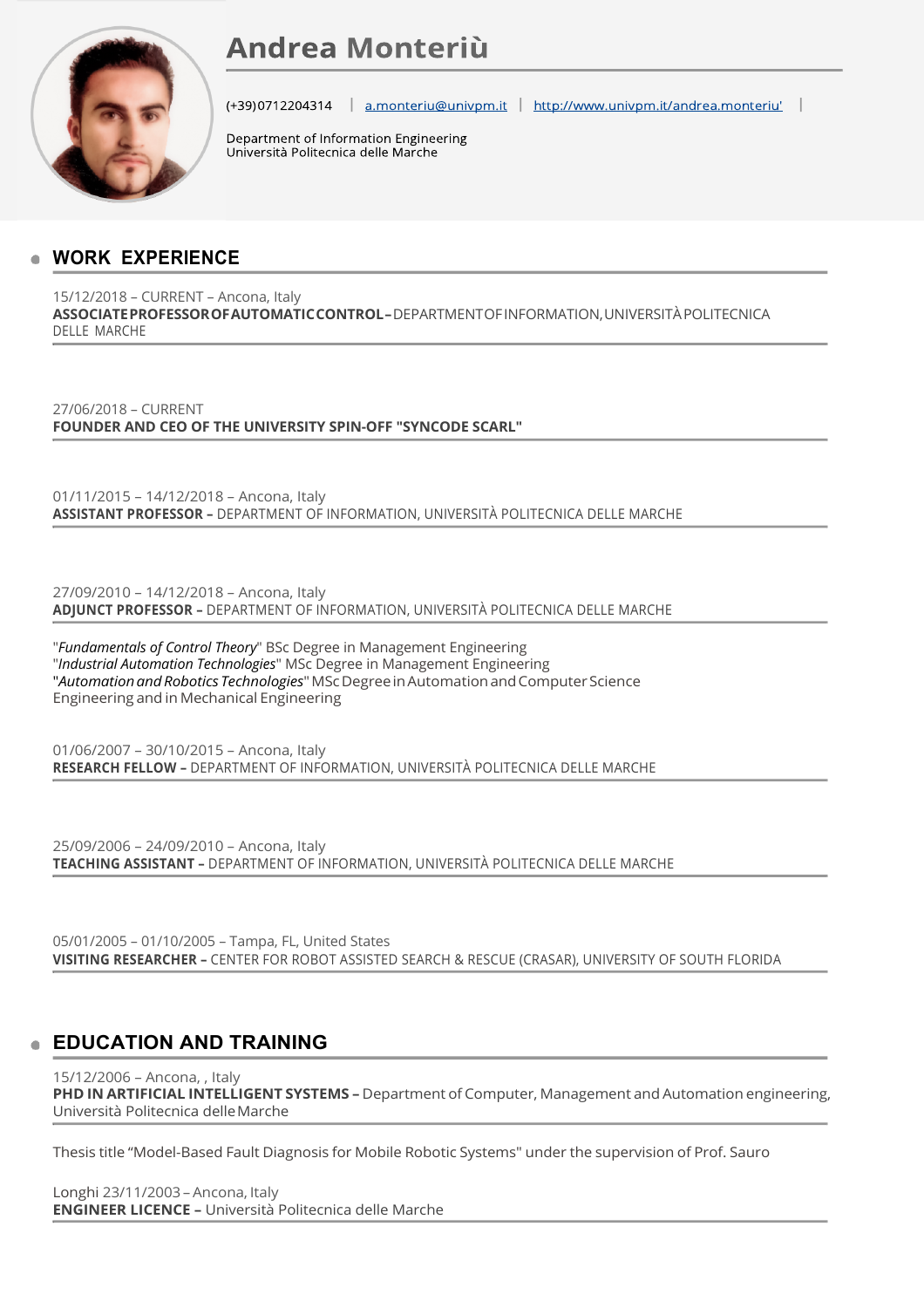Thesis title "Fault-tolerant methods for sensor fusion", developed during the "Socrates Erasmus Programme" at the Automation Department of Technical University of Denmark, DTU, Lyngby, Denmark under the scientific supervision of Prof. Mogens Blanke

# **RESEARCH INTERESTS**

# **In brief**

The research interests concern the field of systems theory and control, mainly focused on fault diagnosis, fault management, fault tolerant and control, non-linear control, regulation and tracking, nonlinear dynamical systems and applications to robotic and marine systems, service robotics for assistive and rehabilitation applications. Currently, it is part of several research projects funded by research institutions and companies, centered on fault diagnosis.

# **Research fields**

- FaultDiagnosis
- Fault Detection and Isolation
- Fault and Failure Tolerant Control
- Fault Handling
- Systems andControl Theory
- Nonlinear Dynamics and Control
- Periodic Systems
- Stochastic Systems
- Guidance and Control of Autonomous Systems
- Robotics
- Mobile Robotics and Manipulators
- RehabilitativeandAssistiveRobotics
- Health Technologies
- Assistive HomeAutomation

# **TEACHING ACTIVITIES**

#### 2019 – 2021 **Professor**

"*Fundamentals of Control Theory*" BSc Degree in Management Engineering, Università Politecnica delle Marche, Ancona, Italy

*"Control Techniques for Bioengineering*" MSc Degree in Biomedical Engineering, Università Politecnica delle Marche, Ancona, Italy

# 2017 – 2019 **Professor**

*"FundamentalsofControl Theory*"BScDegreeinManagementEngineering,UniversitàPolitecnicadelleMarche,Ancona, Italy

# 2014 – 2017 **Adjunct Professor**

*"FundamentalsofControl Theory*"BScDegree inManagementEngineering,UniversitàPolitecnica delleMarche,Ancona, Italy

# 2012 – 2014 **Adjunct Professor**

*"Automation and Robotics Technologies*"MScDegreeinAutomationandComputer ScienceEngineeringandin Mechanical Engineering, Università Politecnica delle Marche, Ancona, Italy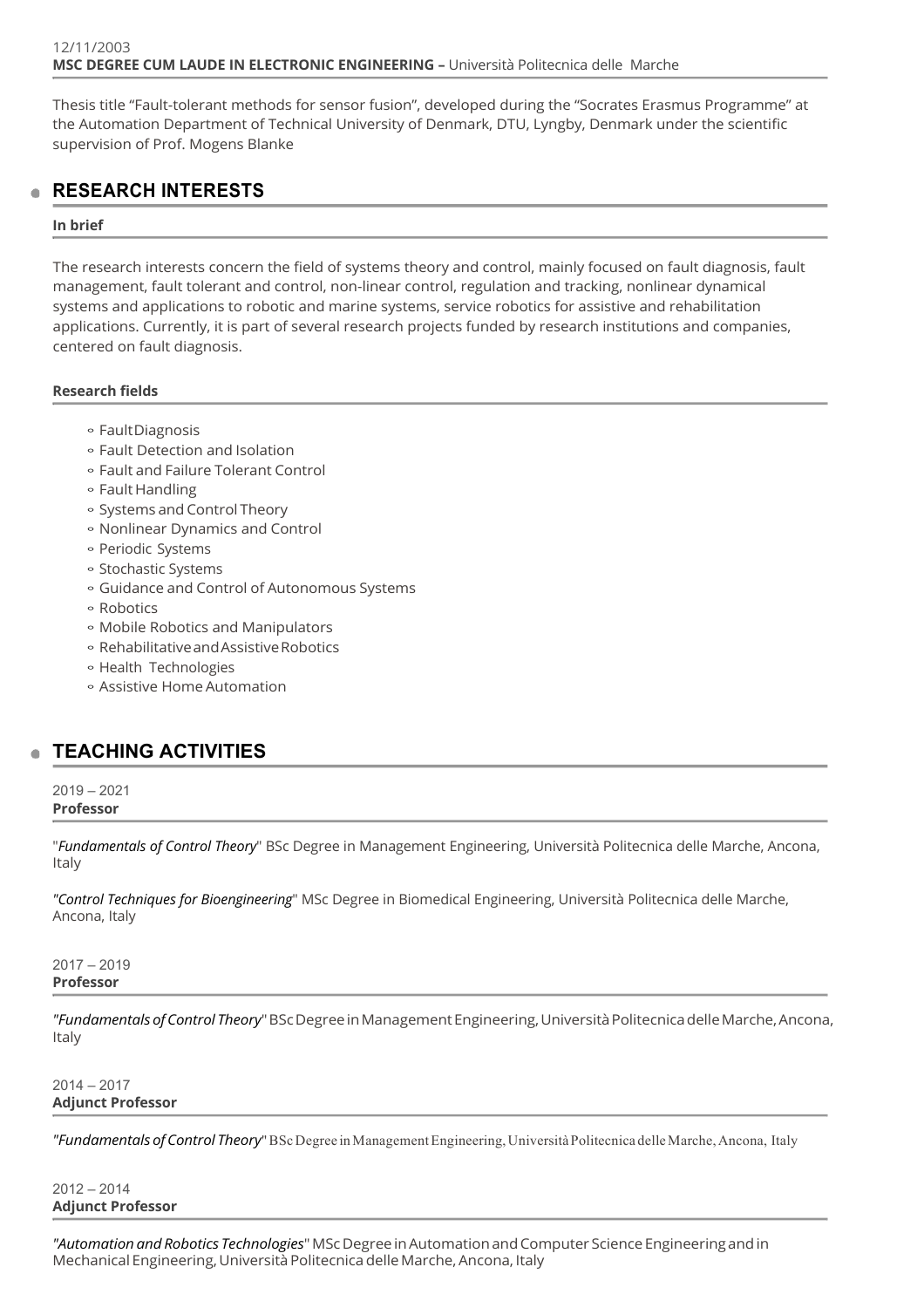*"Automation at the service of mankind*", European Project COMENIUS Multilater School Partnership NIF (New Ideas Factory), Istituto Volterra, Ancona, Italy

# 2006 – 2011 **Teaching Assistant**

*"FaultDiagnosis in Sensor Fusion*"MScDegree inAutomationandComputer Science Engineering,UniversitàPolitecnica delle Marche, Ancona, Italy

 $2010 - 2011$ **Adjunct Professor**

*"Automation and Robotics Technologies*"MScDegreeinAutomationandComputer ScienceEngineeringandin Mechanical Engineering, Università Politecnica delle Marche, Ancona, Italy

# 2009 – 2010 **Teaching Assistant**

"Automatic Control" MSc Degree in Automation and Computer Science Engineering, Università Politecnica delle Marche, Ancona, Italy

2008 – 2010 **Teaching Assistant**

*"Development of Control Systems*"MScDegreeinAutomationandComputer ScienceEngineering,UniversitàPolitecnica delle Marche, Ancona, Italy

# 2006 – 2009 **Teaching Assistant**

"Automatic Control" MSc Degree in Automation and Computer Science Engineering, Università Politecnica delle Marche,

Ancona, Italy

*"ModellingandIdentificationofDynamicProcesses"*MScDegreeinAutomationandComputerScienceEngineering, Università Politecnica delle Marche, Ancona, Italy

2005 – 2006 **Teaching Assistant**

*"Modelling and Identification of Dynamic Processes"* MSc Degree in Automation and Computer Science Engineering, Università Politecnica delle Marche, Ancona, Italy

"Industrial Automation" MSc Degree in Automation and Computer Science Engineering, Università Politecnica delle Marche, Ancona, Italy

"Automation Systems" MSc Degree in Automation and Computer Science Engineering, Università Politecnica delle Marche, Ancona, Italy

2005 **Seminar**

*"FaultDiagnosis forMobileRobotic Systems:anintroductory course*"MScinComputerScienceandinComputer Engineering, Department of Computer Science and Engineering, University of South Florida, Florida, USA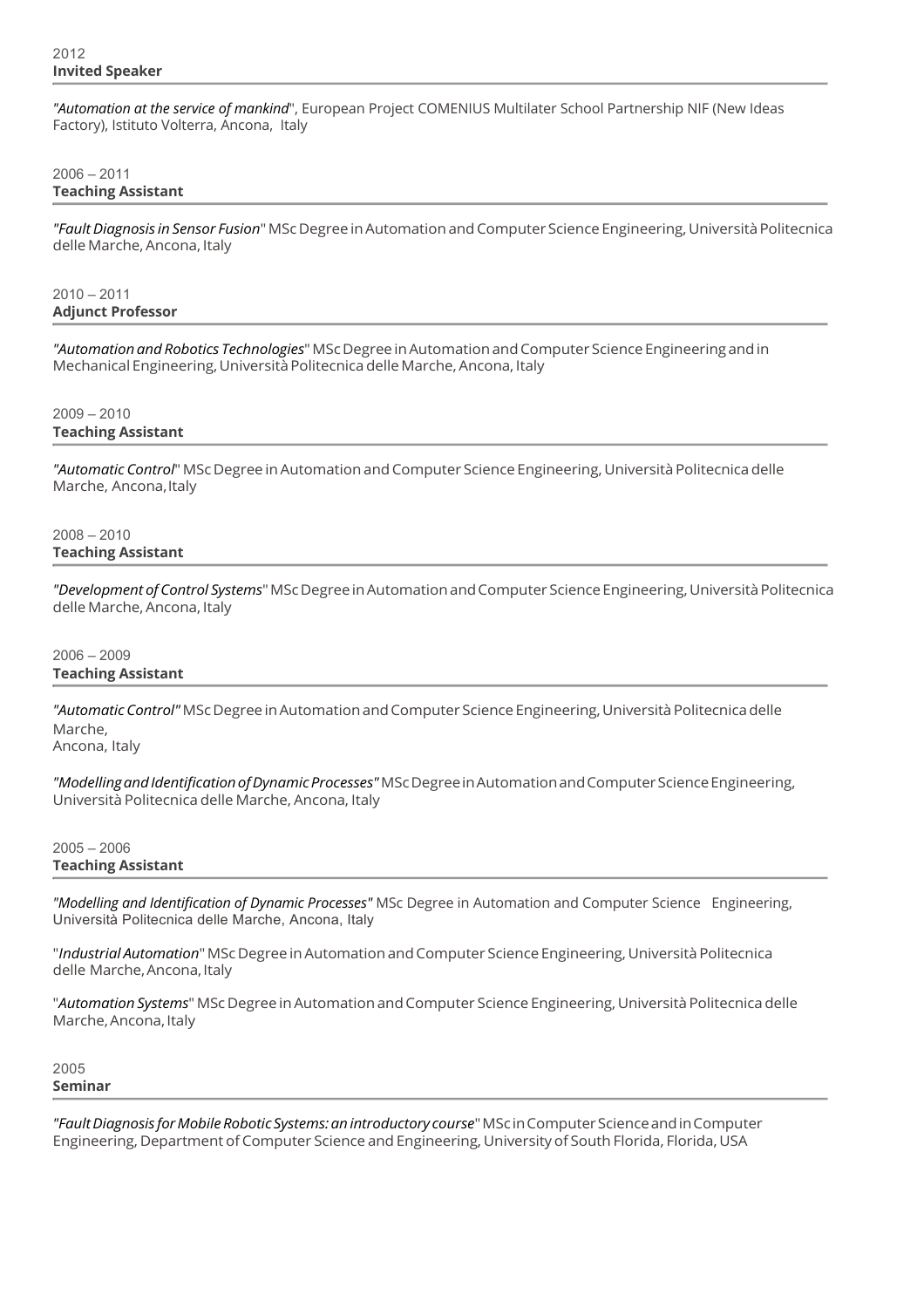# **COMMITTEES**

2021 – 2023

**Chair of IEEE CTSoc TC on Consumer Systems for Healthcare and Wellbeing (2021-2023)**

IEEE Consumer Technology Society Technical Committee on Consumer Systems for Healthcare and Wellbeing (CSH)

#### $2020 - 2024$

**Vice-Chair of IFAC Technical Committee 7.2 in Marine Systems (2020-2024)**

Vice-Chair, IFAC Technical Committee TC 7.2 in Marine Systems (panel "Marine Systems on Social Media")

# 2019 **Vice-Chair of the IEEE Italy Section CESoc Chapter (2019)**

Vice-Chair of the IEEE Italy Section Consumer Electronics Society Chapter

#### 21/11/2019 – 22/11/2019 **Tutorial/Workshop Chair of the ICUAS 2019**

Tutorial/Workshop Chair of the 2019 International Conference on Unmanned Aircraft Systems (ICUAS 2019), Atlanta, Georgia,USA,November21-22,2019

#### 19/06/2019 – 21/06/2019 **Program Chair of the ISCT 2019**

Program Chair of the IEEE International Symposium on Consumer Technology (ISCT2019), Ancona, Italy, June 19-21, 2019

#### 15/06/2021 – 18/06/2021 **Program Chair of the ICUAS 2021**

Program Chair of the 2021 International Conference on Unmanned Aircraft Systems (ICUAS 2021), Athens, Greece, June 15-18, 2021

#### 11/06/2019 – 14/06/2019 **International Program Committee Member of ACD 2019**

International Program Committee Member of the 15th European Workshop on Advanced Control and Diagnosis (ACD 2019), Bologna, Italy, June 11-14, 2019

# 2018 – 2020 **Vice-Chair of IFAC Technical Committee 7.2 in Marine Systems (2018-2020)**

Vice-Chair, IFAC Technical Committee TC 7.2 in Marine Systems (panel "Marine Systems on Social Media")

#### 02/07/2018 – 04/07/2018 **Symposium Chair in MESA 2018**

Chair of the Symposium "Diagnosis and Monitoring in Mechatronic Systems" of the 14th IEEE/ASME International Conference on Mechatronic and Embedded Systems and Applications (MESA 2018), Oulu, Finland, July 2-4, 2018

# 03/07/2018 – 04/07/2018

# **Scientific Committee Member of the ForItAAL2018**

Scientific Committee Member of the 9th Italian Forum on Ambient Assisted Living, Lecce, Italy, July 3-4, 2018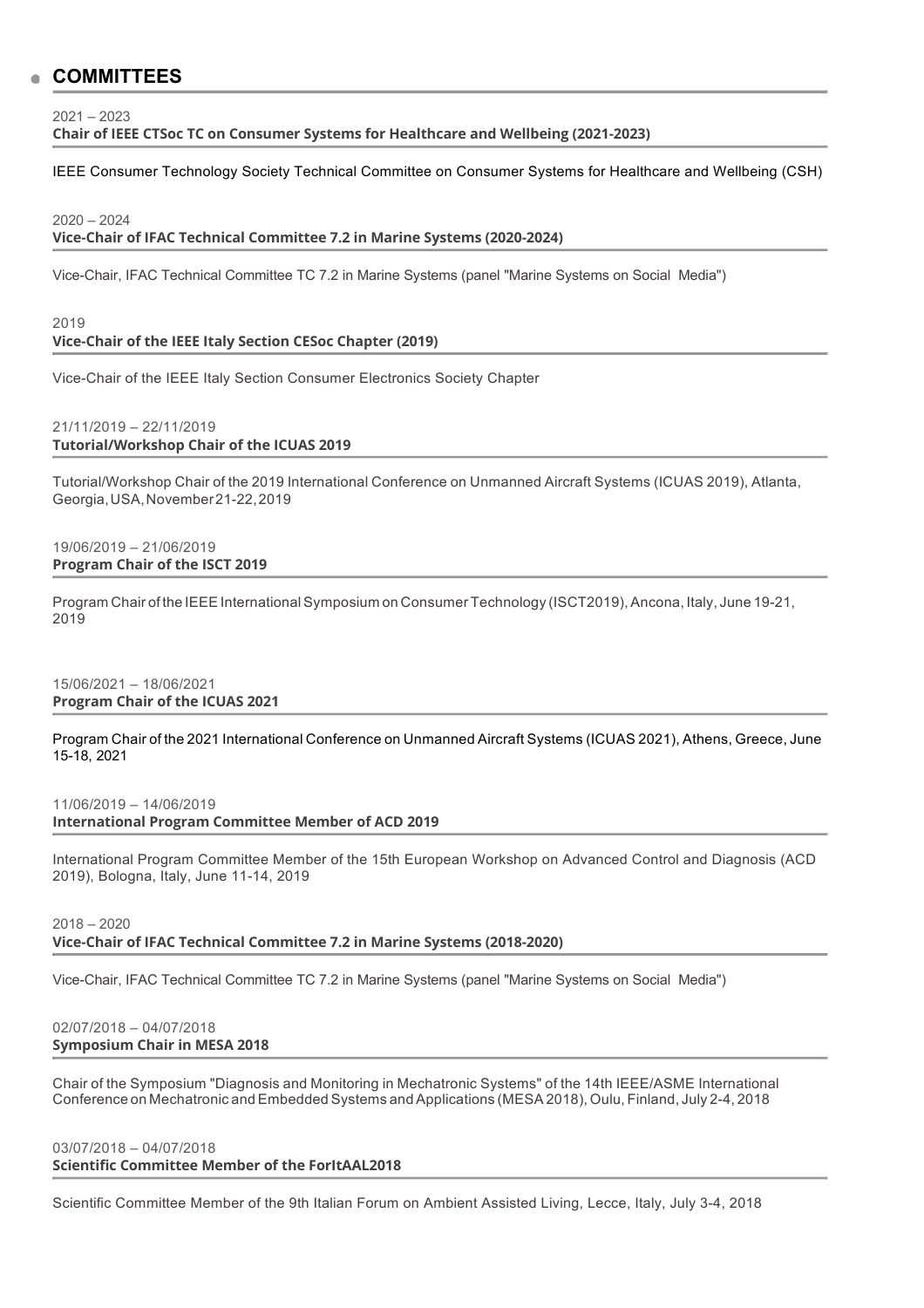International Program Committee Member of the 26th Mediterranean Conference on Controland Automation (MED 2018),Zadar,Croatia,June19-22,2018

#### 12/06/2018 – 15/06/2018

**International Program Committee Member of the ICUAS 2018**

International Program Committee Member of the 2018 International Conference on Unmanned Aircraft Systems (ICUAS 2018), Dallas, Texas, USA, June 12-15, 2018

2018

#### **Vice-Chair of the IEEE Italy Section CESoc Chapter (2018)**

Vice-Chair of the IEEE Italy Section Consumer Electronics Society Chapter

#### 2017

# **Secretary of the IEEE Italy Section CESoc Chapter (2017)**

Secretary of the IEEE Italy Section Consumer Electronics Society Chapter

#### 06/09/2017 – 08/09/2018

**International Program Committee Member of the ECMR 2017**

International Program Committee Member of the European Conference on Mobile Robotics (ECMR 2017), Paris, France, September 6-8, 2017

#### 06/08/2017 – 09/08/2017 **Symposium Chair in MESA 2017**

Chair of the Symposium "Diagnosis and Monitoring in Mechatronic Systems" of the 13rd IEEE/ASME International Conference on Mechatronic and Embedded Systems and Applications (MESA 2017), Cleveland, Ohio, USA,August 6-9, 2017

# **Scientific Committee Member of the ForItAAL2017**

Scientific Committee Member of the 8th Italian Forum on Ambient Assisted Living, Genova, Italy, June 12-15, 2017

#### 29/08/2016 – 31/08/2016 **Symposium Chair in MESA 2016**

Chair of the Symposium "Diagnosis and Monitoring in Mechatronic Systems" of the 12th IEEE/ASME International Conference on Mechatronic and Embedded Systems and Applications (MESA 2016), Auckland, New Zealand, August 29-31, 2016

# 20/06/2016 – 23/06/2016 **Scientific Committee Member of the ForItAAL2016**

Scientific Committee Member of the 8th Italian Forum on Ambient Assisted Living, Pisa, Italy, June 20- 23, 2016

# 12/09/2015 – 15/09/2015 **Organizing Program Committee Member of the XXVI Congreso de ALASS**

Organizing Program Committee Member of the XXVI Congreso de ALASS, Ancona, Italy, September 12–15, 2015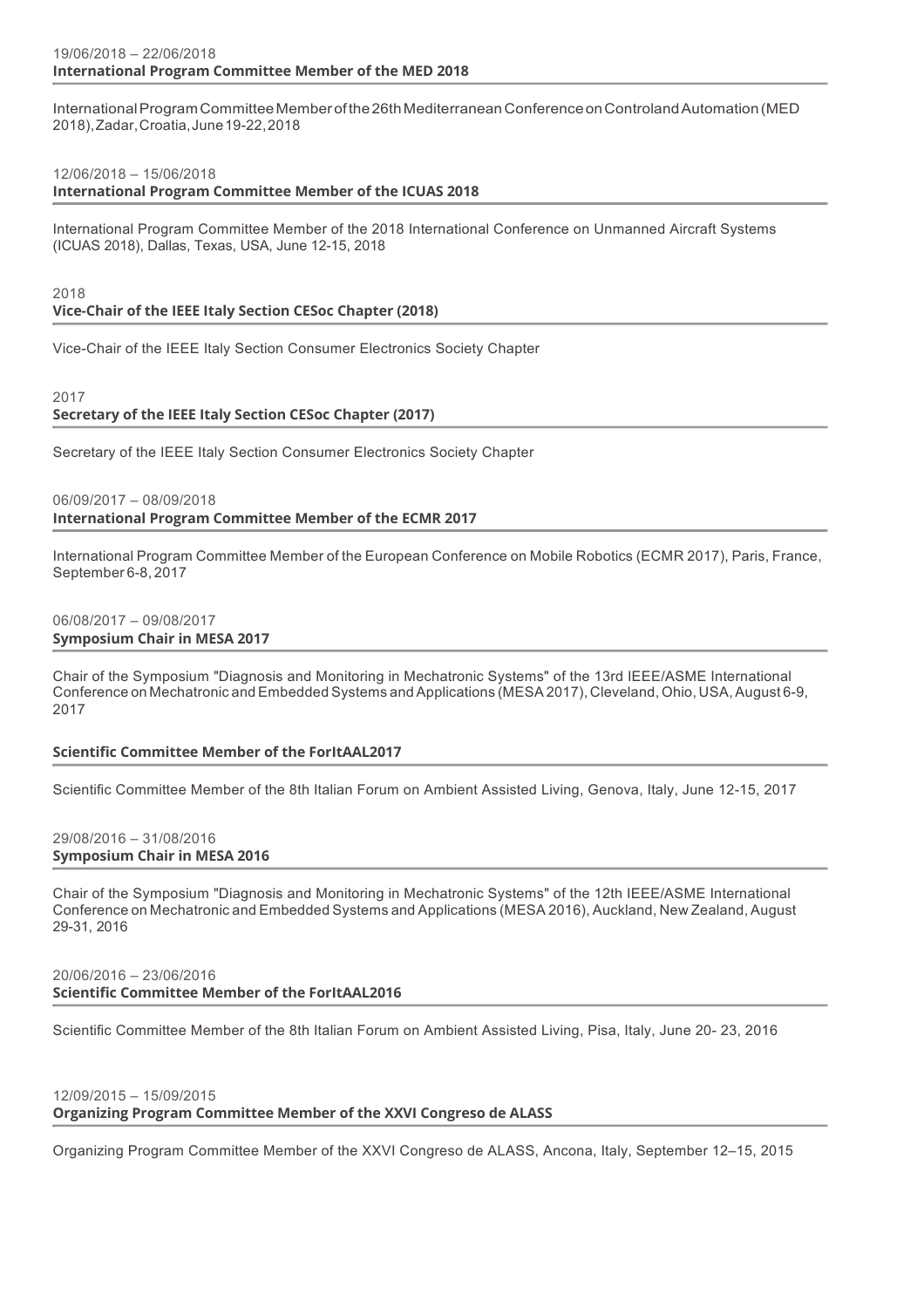# 10/09/2014 – 12/09/2014 **Symposium Chair in MESA 2014**

Chair of the Symposium "Diagnosis and Monitoring in Mechatronic Systems" of the 10th IEEE/ASME International Conference on Mechatronic and Embedded Systems and Applications (MESA 2014), Senigallia, Ancona, Italy, September 10-12,2014

# 02/09/2014 – 05/09/2014 **Program Committee Member of the ForItAAL2014**

Program Committee Member of the 5th Italian Forum on Ambient Assisted Living, Catania, Italy, September 2–5, 2014

### 23/10/2013 – 25/10/2013 **Vice-Chair of the ForItAAL2013**

Vice-Chair of the 4th Italian Forum on Ambient Assisted Living, Ancona, Italy, October 23–25, 2013

# 19/09/2007 – 21/09/2007

**Poster Session Organizer of the CAMS 2007**

Organizer of the Poster Session on "Collaborative activities in marine systems around the Adriatic region" of the IFAC Conference on Control Applications in Marine Systems (CAMS 2007), Bol, Craozia, September 19–21, 2007

#### 07/07/2004 – 09/07/2004 **Organizing Committee Member of the CAMS 2004**

Member of the "Organizing Committee" of the IFAC Conference on Control Applications in Marine Systems, Ancona, Italy, July 7–9, 2004

# **PUBLICATIONS**

# **BOOKS**

[B11] A. Monteriù, A. Freddi, and S. Longhi, editors. Ambient Assisted Living: Italian Forum 2019. Springer International Publishing, 2019. doi: 10.1007/978-3-030-63107-9

[B10] S. Longhi, A. Monteriù, and A. Freddi, editors. Fault Diagnosis and Fault-Tolerant Control of Robotic and Autonomous Systems. Institution of Engineering and Technology, London, 2020. doi: 10.1049/PBCE126E

[B9] C. Casiddu, N.and Porfirone, A. Monteriù, and F. Cavallo, editors. Ambient Assisted Living: Italian Forum 2017. Springer International Publishing, 2018. doi: 10.1007/978-3-030-04672-9

[B8] Longhi, S., Monteriù, A., Freddi, A., Bettin, G., Cardinali, S., Chiucchi, M.S., and Gallegati, M., editors. The First Outstanding 50 Years of "Università Politecnica delle Marche" - Research Achievements in Social Sciences and Humanities. Springer International Publishing, 2020. doi: 10.1007/978-3-030-33879-4

[B7] Longhi, S., Monteriù, A., Freddi, A., Frontoni, E., Germani, M., and Revel, G.M., editors. The First Outstanding 50 Years of "Università Politecnica delle Marche" - Research Achievements in Physical Sciences and Engineering. Springer International Publishing, 2020. doi: 10.1007/978-3-030-32762-0

[B6] Longhi, S., Monteriù, A., Freddi, A., Aquilanti, L., Ceravolo, M.G., Carnevali, O., Giordano, M., and Longhi, S., editors. The First Outstanding 50 Years of "Università Politecnica delle Marche" - Research Achievements in Life Sciences. Springer International Publishing, 2020. doi: 10.1007/978-3-030-33832-9

[B5] S. Longhi, A. Monteriù and A. Freddi, editors. Human Monitoring, Smart Health and Assisted Living: Techniques and technologies. IET Institution of Engineering and Technology, 2017. doi: 10.1049/PBHE009E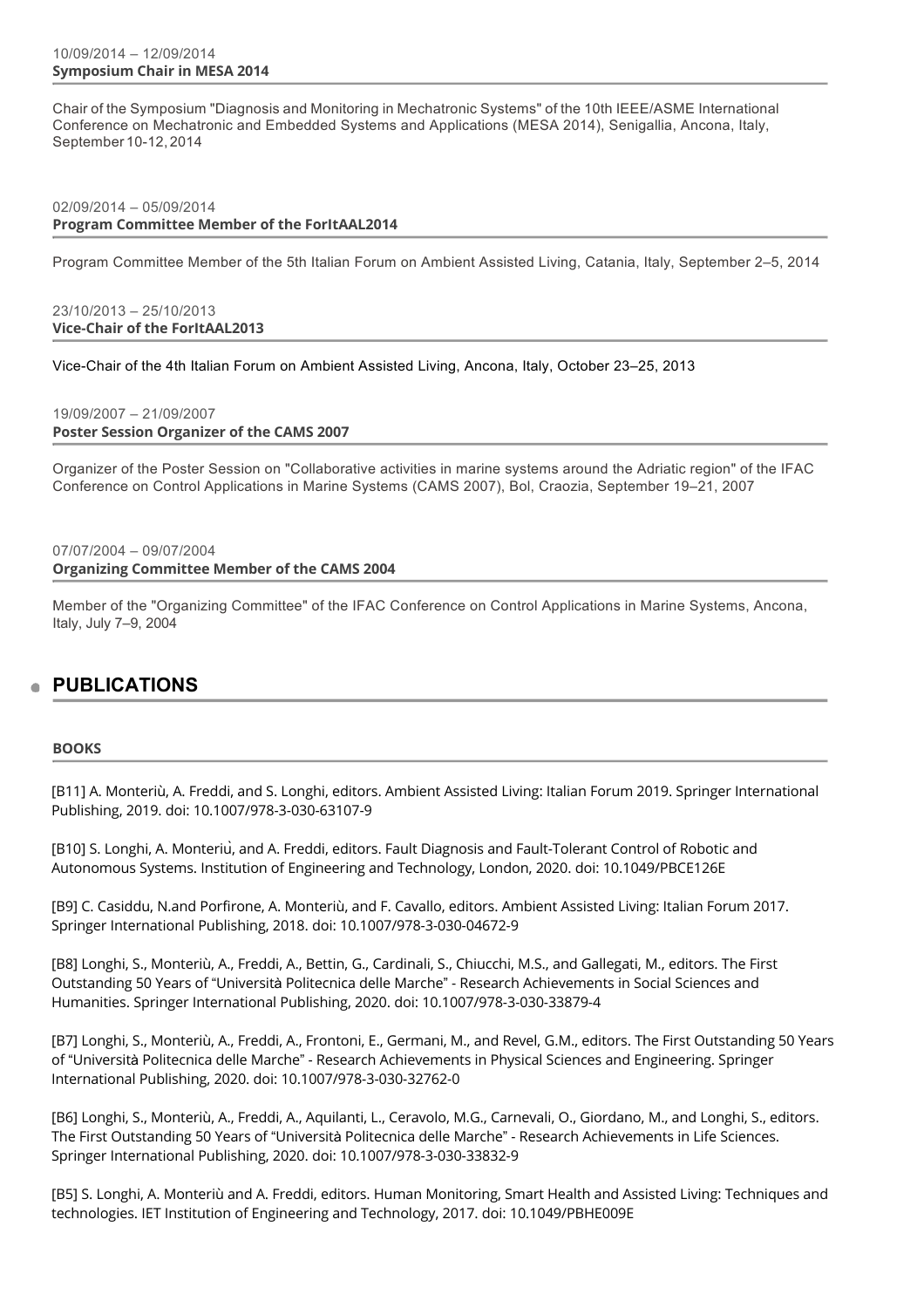[B4] F. Cavallo, V. Marletta, A. Monteriù and P. Siciliano, editors. Ambient Assisted Living: Italian Forum 2016. Springer International Publishing, 2017. doi: 10.1007/978-3-319-54283-6

[B3] B. Andò, P. Siciliano, V. Marletta, and A. Monteriù, editors. Ambient Assisted Living: Italian Forum 2014. Springer International Publishing, 2015. doi: 10.1007/ 978-3-319-18374-9

[B2] A. Monteriù. Fault Detection and Isolation for Multi-Sensor Navigation Systems. Lambert Academic Publishing, 2014. doi: 10.13140/RG.2.1.4363.6320

[B1] S. Longhi, P. Siciliano, M. Germani, and A. Monteriù, editors. Ambient Assisted Living: Italian Forum 2013. Springer International Publishing, 2014. doi: 10.1007/ 978-3-319-01119-6

### **CHAPTERS**

[Ch28] Vesperini F., Romeo L., Principi E., Monteriù A., Squartini S. (2020) Convolutional Recurrent Neural Networks and Acoustic Data Augmentation for Snore Detection. In: Esposito A., Faundez-Zanuy M., Morabito F., Pasero E. (eds) Neural Approaches to Dynamics of Signal Exchanges. Smart Innovation, Systems and Technologies, vol 151. Springer, Singapore. https://doi.org/10.1007/978-981-13-8950-4\_4

[Ch27] R. Pierdicca, M. Prist, A. Monteriù, E. Frontoni, F. Ciarapica, M. Bevilac- qua, and G. Mazzuto, "Augmented reality smart glasses in the work- place: Safety and security in the fourth industrial revolution era," Lecture Notes in Computer Science (including subseries Lecture Notes in Artifi- cial Intelligence and Lecture Notes in Bioinformatics), vol. 12243 LNCS, pp. 231–247, 2020, cited By 1. doi: 10.1007/978-3-030-58468-9\_18

[Ch26] A. Baldini, R. Felicetti, A. Freddi, K. Hasegawa, A. Monteriù, and J. Pandey, "Actuator fault tolerance for a WAM-V catamaran with azimuth thrusters," in Fault Diagnosis and Fault-Tolerant Control of Robotic and Autonomous Systems, IET (UK), Jun. 2020, pp. 93–115, ISBN: 978-1-78561-830-7, e-ISBN: 978-1-78561-831-4

[Ch25] P. Cicconi, E. Pallotta, A. Russo, R. Raffaeli, M. Prist, A. Monteriu`, S. Longhi, and M. Germani, "A Model-Based Approach to Support the Design of Mold Heating for Composites," In: Cavas-Martínez F., Eynard B., Fernández Cañavate F., Fernández-Pacheco D., Morer P., Nigrelli V. (eds) Advances on Mechanics, Design Engineering and Manufacturing II. Lecture Notes in Mechanical Engineering. Springer, Cham. doi: 10.1007/978-3-030-12346-8\_38

[Ch24] A. Bonci, G. Conte, M. L. Corradini, A. Freddi, L. Ietto, G. Ippoliti, S. Longhi, A. Monteriù, G. Orlando, V. Orsini, A. M. Perdon, D. Scaradozzi, S. M. Zanoli, "From the control systems theory to intelligent manufacturing and services: Challenges and future perspectives," in The First Outstanding 50 Years of "Università Politecnica delle Marche". Springer, Cham (Switzerland), Dec. 2019, pp. 73–99, ISBN: 978-3-030- 32761-3, e-ISBN: 978-3-030-32762-0

[Ch23] F. Pietroni, S. Casaccia, G. Revel, M. Prist, A. Monteriu`, S. Longhi, and L. Scalise, "Smart monitoring of user and home environment: The health@home acquisition framework," Lecture Notes in Electrical Engi- neering, vol. 540, pp. 23– 37, 2019, cited By 3. doi: 10.1007/978-3- 030-04672-9\_2

[Ch22] L. Ciuccarelli, A. Freddi, S. Iarlori, S. Longhi, A. Monteriù, D. Ortenzi, and D. P. Pagnotta, "Architecture for Cooperative Interacting Robotic Systems Towards Assisted Living: A Preliminary Study," In: Leone A., Caroppo A., Rescio G., Diraco G., Siciliano P. (eds) Ambient Assisted Living. ForItAAL 2018. Lecture Notes in Electrical Engineer- ing. Springer, Cham (Switzerland), Feb. 2019, vol. 544, pp. 471–486, ISBN: 978-3-030-05920-0, e-ISBN: 978-3-030-05921-7, ISSN: 1876- 1100, e-ISSN: 1876-1119. doi: 10.1007/978-3-030-05921-7\_38

[Ch21] Paola Pierleoni, Alberto Belli, Roberto Concetti, Lorenzo Palma, Federica Pinti, Sara Raggiunto, Simone Valenti, and Andrea Monteriù, "A Non-invasive Method for Biological Age Estimation Using Frailty Phenotype Assessment". In: Leone A., Caroppo A., Rescio G., Diraco G., Siciliano P. (eds) Ambient Assisted Living. ForItAAL 2018. Lecture Notes in Electrical Engineering, vol 544. Springer, Cham. doi: 10.1007/978-3-030-05921-7\_7

[Ch20] G. Foresi, A. Freddi, S. Iarlori, S. Longhi, A. Monteriù, D. Ortenzi, and D. P. Pagnotta, "Human-Robot Cooperation via Brain Computer Interface in Assistive Scenario," in ser. Lecture Notes in Electrical Engineering, Ambient Assisted Living: Italian Forum 2017. Springer International Publishing (Switzerland), Feb. 2019, vol. 540, pp. 115–131, ISBN: 978- 3- 030-04671-2, e-ISBN: 978-3-030-04672-9, ISSN: 1876-1100. doi: 10.1007/978-3-030- 04672-9\_8

[Ch19] A. Baldini, L. Ciabattoni, A.A. Dyda, R. Felicetti, F. Ferracuti, A. Freddi, A. Monteriù, and D. Oskin, "Variable Structure Control via Coupled Surfaces for Control Effort Reduction in Remotely Operated Vehicles," in Offshore Mechatronics Systems Engineering. Taylor & Francis Group (England), Jul. 2018, pp. 162–183, e-ISBN: 978-1- 351-73392-2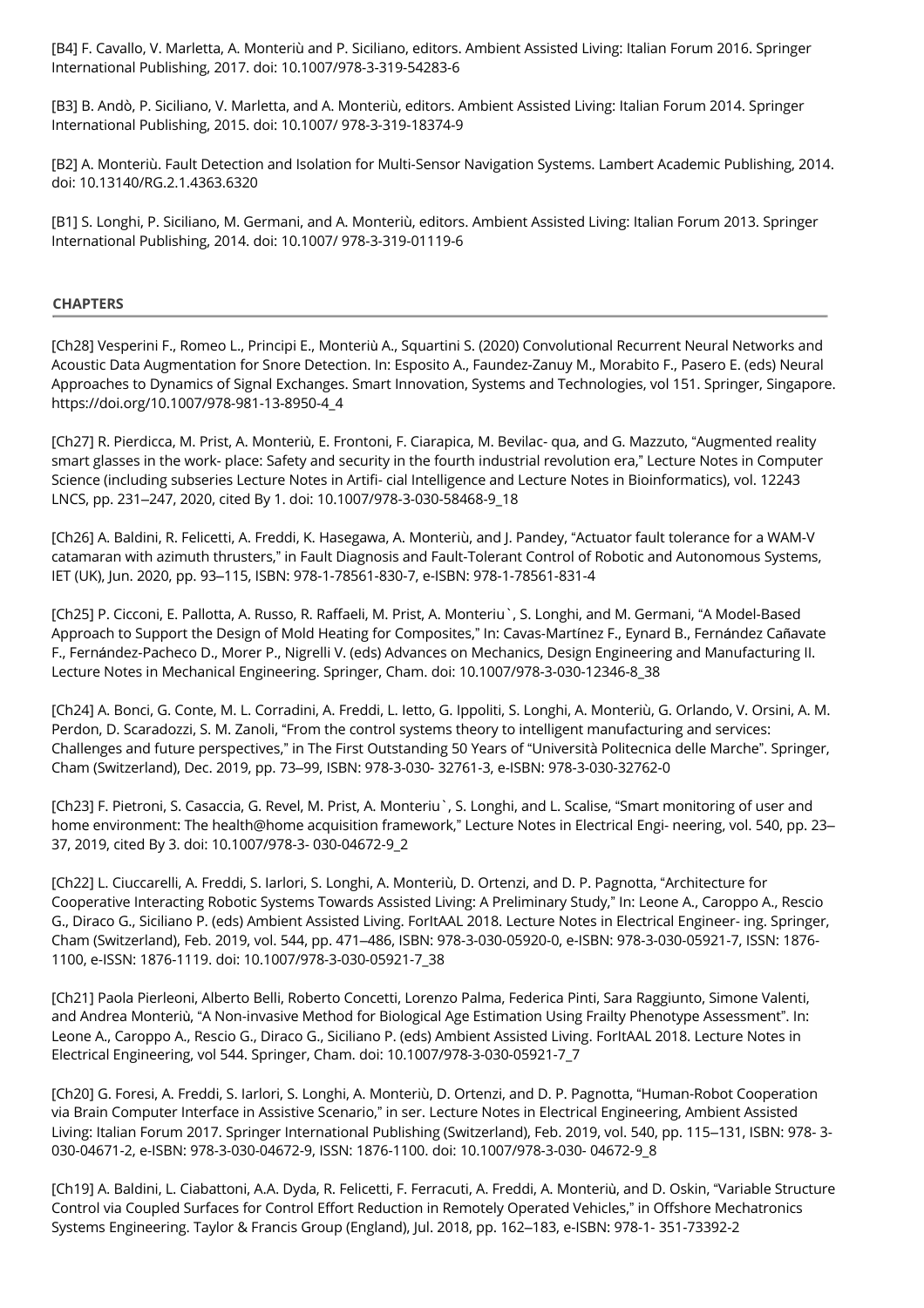[Ch18] Alessandro Baldini, Lucio Ciabattoni, Riccardo Felicetti, Francesco Ferracuti, Alessandro Freddi, Andrea Monteriù, and Sundarapandian Vaidyanathan. "Robust control of a photovoltaic battery system via fuzzy sliding mode approach," volume 709, pages 115–142. Springer Verlag, 2017. doi: 10.1007/978-3-319-55598-0\_6

[Ch17] Lucio Ciabattoni, Francesco Ferracuti, Alessandro Freddi, Sauro Longhi, and Andrea Monteriù. Personal monitoring and health data acquisition in smart homes, volume Healthcare Technologies, 2017 - IET Digital Library, pages 1–22. IET The Institution of Engineering and Technology, London, 2017

[Ch16] Alessandro Baldini, Lucio Ciabattoni, Riccardo Felicetti, Francesco Ferracuti, Alessandro Freddi, Andrea Monteriù, and Sundarapandian Vaidyanathan. Particle swarm optimization based sliding mode control design: Application to a quadrotor vehicle, volume 709, pp. 143–169. Springer Verlag, 2017. doi: 10.1007/978-3-319-55598-0\_7

[Ch15] Lucio Ciabattoni, Francesco Ferracuti, Alessandro Freddi, Gianluca Ippoliti, Sauro Longhi, Andrea Monteriù, and Lucia Pepa. Human indoor localization for AAL applications: An RSSI based approach, volume 426, pages 239–250. Filippo Cavallo, Vincenzo Marletta, Andrea Monteriù, Pietro Siciliano, 2017. doi: 10.1109/TAC.2016.2585464

[Ch14] Maurizio Ciaschini, Monica De Angelis, Andrea Monteriù, Rosita Pretaroli, Francesca Severini, and Claudio Socci. The role of ICT in the Italian health care system, volume 392, pages 3–17. Springer Verlag, 2016. doi: 10.1007/978-3-319- 39700-9\_1

[Ch13] Longhi S., Ciabattoni L., Ferracuti F., Freddi A., Monteriù A., Ortenzi D., and Romeo L.. Tecnologie assistive per la vita in- dipendente, volume 35, pages 415–428. Paatron Editore, Bologna, 2016

[Ch12] A. Freddi, S. Longhi, A. Monteriù, D. Ortenzi and M. Prist, Mobile Networks for Biometric Data Analysis, chapter: Preliminary Study of a Novel Shelving System for Nutrition Habits Measuring. Springer International Publishing, Jul 2016

[Ch11] L. Cavanini, G. Cimini, A. Freddi, G. Ippoliti, and A. Monteriù. Robot Operating System (ROS): The Complete Reference, chapter "rapros: a ROS Package for Rapid Prototyping," In Studies in Systems, Decision and Control. Springer International Publishing, vol. 625, pp. 491–508, 2016, cited By 2. doi: 10.1007/978-3- 319-26054-9\_19

[Ch10] D. Ortenzi, A. Freddi, S. Longhi, A. Monteriù, and M. Prist. Ambient Assisted Living: Italian Forum 2015, chapter A novel shelving system for nutrition habits measuring," In Lecture Notes in Electrical Engineering. Springer International Publishing, vol. 392, pp. 41–50, 2016, cited By 0. doi: 10.1007/978-3-319-39700-9\_4

[Ch9] F. Benetazzo, S. Iarlori, F. Ferracuti, A. Giantomassi, D. Ortenzi, A. Freddi, A. Monteriù, S. Innocenzi, M. Capecci, M.G. Ceravolo, and S. Longhi. Ambient Assisted Living: Italian Forum 2014, chapter Low Cost RGB-D Vision Based System to Support Motor Disabilities Rehabilitation at Home, pages 449–461. Biosystems & Biorobotics. Springer International Publishing, 2015b. doi: 10.1007/978-3-319-18374-9\_42

[Ch8] A. Giantomassi, M. Capecci, F. Benetazzo, S. Iarlori, F. Ferracuti, A. Freddi, A. Monteriù, S. Innocenzi, P. Casoli, M.G. Ceravolo, S. Longhi, and T. Leo. Ambient Assisted Living: Italian Forum 2014, chapter Training and Retraining Motor Functions at Home with Help of Current Technology for Video Games: Basis for the Project, pa- ges 439–447. Biosystems & Biorobotics. Springer International Publishing, 2015. doi: 10.1007/978-3-319-18374-9\_41

[Ch7] F. Benetazzo, F. Ferracuti, A. Freddi, A. Giantomassi, S. Iarlori, S. Longhi, A. Monteriù, and D. Ortenzi. Ambient Assisted Living: Italian Forum 2014, chapter AAL Technologies for Independent Life of Elderly People, pages 329–343. Biosystems & Biorobotics. Springer International Publishing, 2015a. doi: 10.1007/978-3-319-18374-9\_31

[Ch6] M. Ciaschini, M. De Angelis, A. Monteriù, R. Pretaroli, F. Severini, and C. Socci. Ambient Assisted Living: Italian Forum 2014, chapter Investments and Sustainability of Public Expenditure in the Health Sector, pages 35–46. Biosystems & Biorobotics. Springer International Publishing, 2015. doi: 10.1007/978-3-319-18374-9\_4

[Ch5] A. Dyda, D. Oskin, S. Longhi, and A. Monteriù. Underwater Intelligent Control, chapter Underwater Robot Intelligent Control Based on Multilayer Neural Network. River Publishers, 2014

[Ch4] F. Benetazzo, A. Freddi, A. Monteriù, V. Harmo, P. Kyrki, and S. Longhi. Ambient Assisted Living: Italian Forum 2013, chapter Autonomous assistive robot for respiratory rate detection and tracking. Springer-Verlag, 2014. 978-3-31901-118- 9

[Ch3] G. Cimini, F. Ferracuti, A. Freddi, S. Iarlori, and A. Monteriù. Ambient Assisted Living: Italian Forum 2013, chapter An odometry and QR code landmarks-based navigation system for impaired wheelchair users. Springer-Verlag, 2014. 978-3- 31901-118-9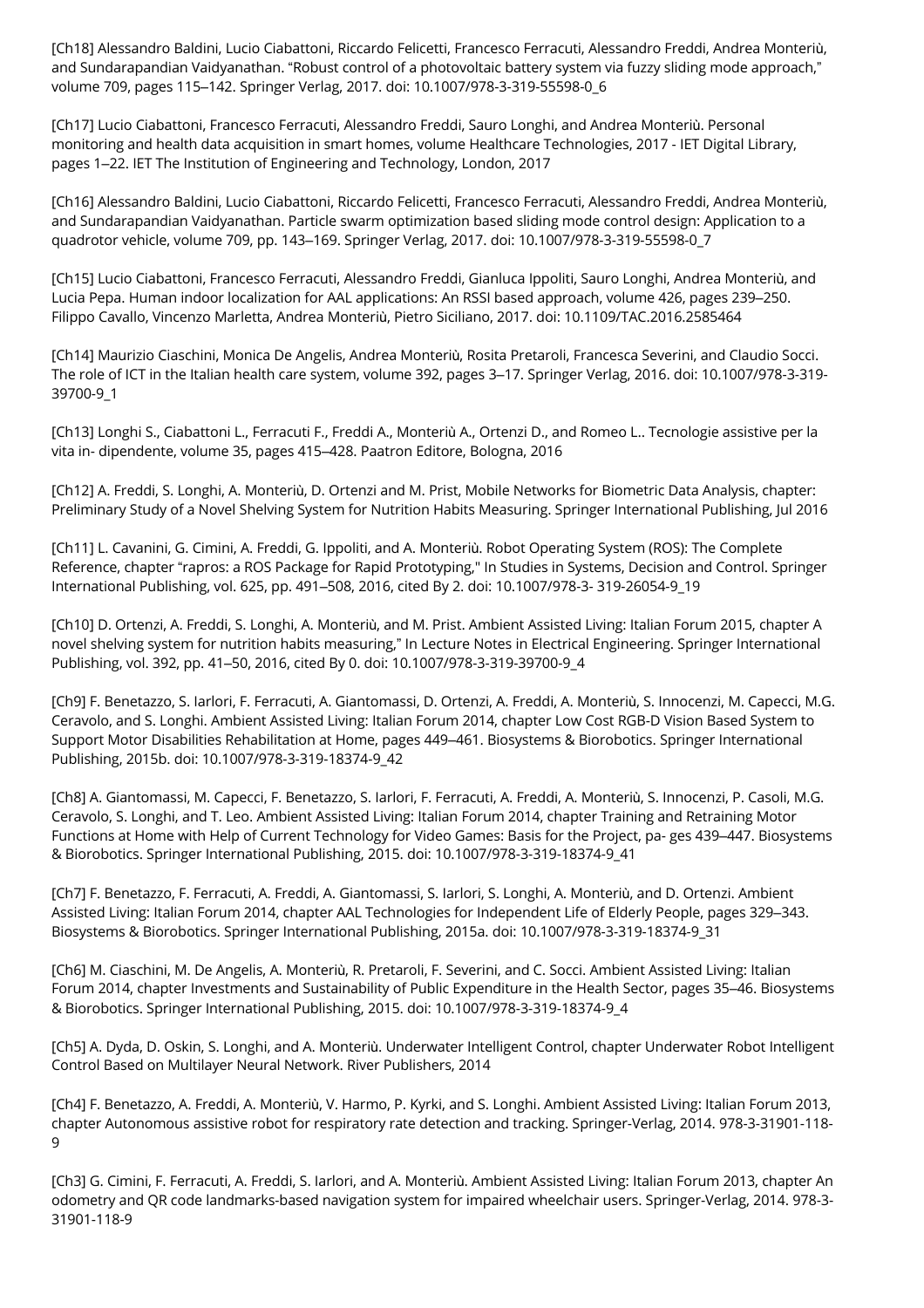[Ch2] A. Monteriù and S. Longhi. Fault Detection: Classification, Techniques and Role in Industrial Systems, chapter Model-Based Fault Diagnosis For Industrial Mobile Robots. Nova Science Publisher, 2013. 978-1-62808-999-8

[Ch1] G. Ippoliti, L. Jetto, S. Longhi, and A. Monteriù. Mobile Robots: Perception & Navigation, chapter Comparative Analysis of Mobile Robot Localization Methods Based On Proprioceptive and Exteroceptive Sensors, pages 215–237. Number 11. Literatur Verlag, Germany/ARS, Austria, February, 1 2007. 3-86611-283-1

# **JOURNALS**

[J39] L. Pepa, A. Sabatelli, L. Ciabattoni, A. Monteriù, F. Lamberti and L. Morra, "Stress Detection in Computer Users from Keyboard and Mouse Dynamics," in IEEE Transactions on Consumer Electronics, vol. 67, no. 1, pp. 12-19, Feb. 2021, doi: 10.1109/TCE.2020.3045228

[J38] Alzahab, N.A.; Apollonio, L.; Di Iorio, A.; Alshalak, M.; Iarlori, S.; Ferracuti, F.; Monteriù, A.; Porcaro, C. Hybrid Deep Learning (hDL)-Based Brain-Computer Interface (BCI) Systems: A Systematic Review. Brain Sci. 2021, 11, 75. doi: 10.3390/brainsci11010075

[J37] M. Prist, A. Monteriù, E. Pallotta, P. Cicconi, A. Freddi, F. Giuggioloni, E. Caizer, C. Verdini, and S. Longhi, "Cyberphysical manufacturing systems: An architecture for sensor integration, production line simulation and cloud services," ACTA IMEKO, IMEKO (Hungary), vol. 9, no. 4, pp. 39–52, 2020. doi: 10.21014/acta\_imeko.v9i4.731

[J36] A. Baldini, R. Felicetti, A. Freddi, S. Longhi, and A. Monteriù, "Actuator Fault-Tolerant Control Architecture for Multirotor Vehicles in Presence of Disturbances," Journal of Intelligent & Robotic Systems, Springer Nature (Switzerland), vol. 99, pp. 859–874, 2020. doi: 10. 1007/s10846-020-01150-y

[J35] Sara Casaccia , Luca Romeo , Andrea Calvaresi, Nicole Morresi, Andrea Monteriù, Emanuele Frontoni, Lorenzo Scalise, and Gian Marco Revel, "Measurement of Users' Well-Being Through Domotic Sensors and Machine Learning Algorithms," in IEEE Sensors Journal, vol. 20, no. 14, pp. 8029-8038, 15 July15, 2020. doi: 10.1109/JSEN.2020.2981209

[J34] Francesco Ferracuti, Valentina Casadei, Ilaria Marcantoni, Sabrina Iarlori, Laura Burattini, Andrea Monteriù, Camillo Porcaro, "A functional source separation algorithm to enhance error-related potentials monitoring in noninvasive braincomputer interface," Computer Methods and Programs in Biomedicine, Volume 191, 2020, 105419, ISSN 0169-2607, doi: 10.1016/j.cmpb.2020.105419

[J33] A. Pallante, L. Adacher, M. Botticelli, S. Pizzuti, G. Comodi, A. Monteriù, "Decision support methodologies and dayahead optimization for smart building energy management in a dynamic pricing scenario," Energy and Buildings, Volume 216, 2020, 109963, ISSN 0378-7788. doi: 10.1016/j.enbuild.2020.109963

[J32] Bevilacqua, M.; Bottani, E.; Ciarapica, F.E.; Costantino, F.; Di Donato, L.; Ferraro, A.; Mazzuto, G.; Monteriù, A.; Nardini, G.; Ortenzi, M.; Paroncini, M.; Pirozzi, M.; Prist, M.; Quatrini, E.; Tronci, M.; Vignali, G. Digital Twin Reference Model Development to Prevent Operators' Risk in Process Plants. Sustainability 2020, 12, 1088. doi: 10.3390/su12031088

[J31] A. Freddi, S. Iarlori, S. Longhi, and A. Monteriù, "Development and experimental validation of algorithms for human– robot interaction in simulated and real scenarios," Journal of Ambient Intelligence and Humanized Computing, Springer Nature (Switzerland), pp. 1–11, 2020. doi: 10.1007/s12652-019-01676-6

[J30] Paolo Cicconi, Roberto Raffaeli, Leonardo Postacchini, Andrea Monteriù, Emanuele Pallotta, Mariorosario Prist, Filippo Emanuele Ciarapica, Michele Germani, "Analysis of LGV usage for the improvement of a customized production, Procedia Manufacturing," Volume 51, 2020, Pages 1606-1613, ISSN 2351-9789. doi: 10.1016/j.promfg.2020.10.224.

[J29] Paolo Cicconi, Leonardo Postacchini, Emanuele Pallotta, Andrea Monteriù, Mariorosario Prist, Maurizio Bevilacqua, Michele Germani, "A life cycle costing of compacted lithium titanium oxide batteries for industrial applications," Journal of Power Sources, Volume 436, 2019, 226837, ISSN 0378-7753. doi: 10.1016/j.jpowsour.2019.226837.

[J29] M. Capecci, M.G. Ceravolo, F. Ferracuti, Member, S. Iarlori, A. Monteriù, L. Romeo, and F. Verdini. The KIMORE dataset: KInematic assessment of MOvement and clinical scores for remote monitoring of physical REhabilitation. IEEE Transactions on Neural Systems & Rehabilitation Engineering, vol. 27, no. 7, pp. 1436–1448, 2019. doi: 10.1109/TNSRE. 2019.2923060

[J27] Paola Pierleoni, Alberto Belli, Roberto Concetti, Lorenzo Palma, Federica Pinti, Sara Raggiunto, Luisiana Sabbatini, Simone Valenti, and Andrea Monteriù, "Biological age estimation using an eHealth system based on wearable sensors," Journal of Ambient Intelligence Humanized Computing, 2019. doi: 10.1007/s12652-019-01593-8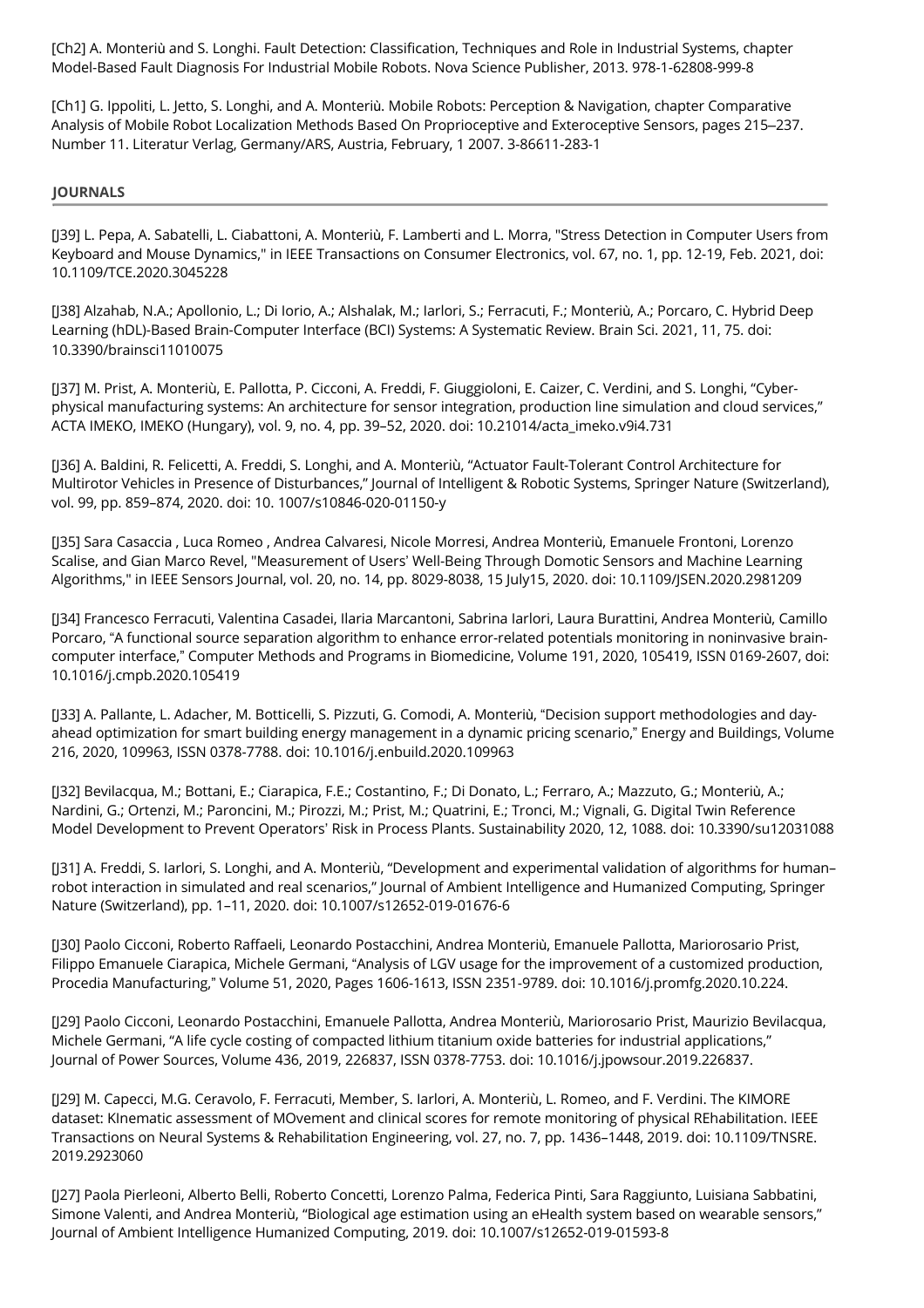[J26] M. Capecci, L. Ciabattoni, F. Ferracuti, A. Monteriù, L. Romeo, and F. Verdini. Collaborative design of a telerehabilitation system enabling virtual second opinion based on fuzzy logic. IET Computer Vision, 12(4):502–512, 2018

[J25] L. Ciabattoni, F. Ferracuti, A. Freddi, and A. Monteriù. Statistical spectral analysis for fault diagnosis of rotating machines. IEEE Transactions on Industrial Electronics, 65(5):4301–4310, 2018. doi: 10.1109/TIE.2017.2762623

[J24] J.M. Flores-Arias, L. Ciabattoni, A. Monteriù, F.J. Bellido-Outeirinõ , A. Escribano, and E.J. Palacios-Garcia. First approach to a holistic tool for assessing res investment feasibility. Sustainability (Switzerland), 10(4), 2018. doi: 10.3390/su10041153

[J23] A. Baldini, L. Ciabattoni, R. Felicetti, F. Ferracuti, A. Freddi, and A. Monteriù. Dynamic surface fault tolerant control for underwater remotely operated vehicles. ISA Transactions, 78:10–20, 2018. doi: 10.1016/j.isatra.2018.02.021

[J22] D. Ortenzi, R. Muthusamy, A. Freddi, A. Monteriù, and V. Kyrki. Dual-arm cooperative manipulation under joint limit constraints. Robotics and Autonomous Systems, 99:110–120, 2018. doi: 10.1016/j.robot.2017.10.005

[J21] M. Capecci, L. Ciabattoni, F. Ferracuti, A. Monteriù, L. Romeo, and F. Verdini. Collaborative design of a telerehabilitation system enabling virtual second opinion based on fuzzy logic. IET Computer Vision, 12(4):502–512, 2018. doi: 10.1049/iet-cvi.2017.0114

[J20] A. Monteriù, M. Prist, E. Frontoni, S. Longhi, F. Pietroni, S. Casaccia, L. Scalise, A. Cenci, L. Romeo, and R. Berta. A smart sensing architecture for domestic monitoring: Methodological approach and experimental validation. Sensors (Basel, Switzerland), 18(7):1–22, 2018. doi: 10.3390/s18072310

[J19] L. Ciabattoni, F. Ferracuti, G. Foresi, A. Freddi, A. Monteriù, and D. Pagnotta. A robust and self-tuning speed control for permanent magnet synchronous motors via meta-heuristic optimization. International Journal of Advanced Manufacturing Technology, 96(1-4):1283–1292, 2018. doi: 10.1007/s00170-018-1690-x

[J18] M. Capecci, M.G. Ceravolo, F. Ferracuti, S. Iarlori, V. Kyrki, A. Monteriù, L. Romeo, and F. Verdini. A hidden semi-Markov model-based approach for rehabilitation exercise assessment. Journal of Biomedical Informatics, 78:1–11, 2018. doi: 10.1016/j.jbi.2017.12. 012

[J17] Lucio Ciabattoni, Gabriele Foresi, Andrea Monteriù, Lucia Pepa, Daniele Proietti Pagnotta, Luca Spalazzi, and Federica Verdini. Real time indoor localization integrating a model based pedestrian dead reckoning on smartphone and BLE beacons. Journal of Ambient Intelligence and Humanized Computing, 8:1–12, 2017. doi: 10.1007/s12652-017-0579-0

[J16] S. Longhi and A. Monteriù. Fault detection and isolation of linear discrete-time periodic systems via geometric approach. IEEE Transactions on Automatic Control, 62(3):1518–1523, 2017. doi: 10.1109/TAC.2016.2585464

[J15] A.A. Dyda, D.A. Oskin, S. Longhi, and A. Monteriù. An adaptive VSS control for remotely operated vehicles. International Journal of Adaptive Control and Signal Processing, 31(4):507–521, 2017. doi: 10.1002/acs.2565

[J14] A. Freddi, S. Longhi, A. Monteriù, and D. Ortenzi. Redundancy analysis of cooperative dual-arm manipulators. International Journal of Advanced Robotic Systems, 13(5):1–14, 2016. doi: 10.1177/1729881416657754

[J13] F. Ferracuti, A. Freddi, A. Monteriù, and M. Prist. An integrated simulation module for cyber- physical automation systems. Sensors, 16(5):645, 2016. 1424- 8220. doi: 10.3390/s16050645

[J12] L. Ciabattoni, A. Freddi, S. Longhi, A. Monteriù, L. Pepa, and M. Prist. An open and modular hardware node for wireless sensor and body area networks. Journal of Sensors, 2016:1–16, 2016. doi: 10.1155/2016/2978073

[J11] A. Freddi, G. Ippoliti, A. Monteriù, G. Cimini, and M. Pirro. A smart lighting system for visual comfort and energy savings in industrial and domestic use. Journal of Electric Power Components and Systems, 43(15):1–11, 2015a. doi: 10.1080/15325008.2015.1057777

[J10] A. Freddi, S. Longhi, and A. Monteriù. Nonlinear decentralized model predictive control for unmanned vehicles moving in formation. International Journal of Information Technology and Control, 44(1):89–97, 2015b. doi: 10.5755/j01.itc.44.1.7219

[J9] F. Benetazzo, A. Freddi, A. Monteriù, and S. Longhi. Respiratory rate detection al- gorithm based on RGB-D camera: theoretical background and experimental results. Healthcare Technology Letters, 1(5):81–86, September 2014b. doi: 10.1049/htl.2014.0063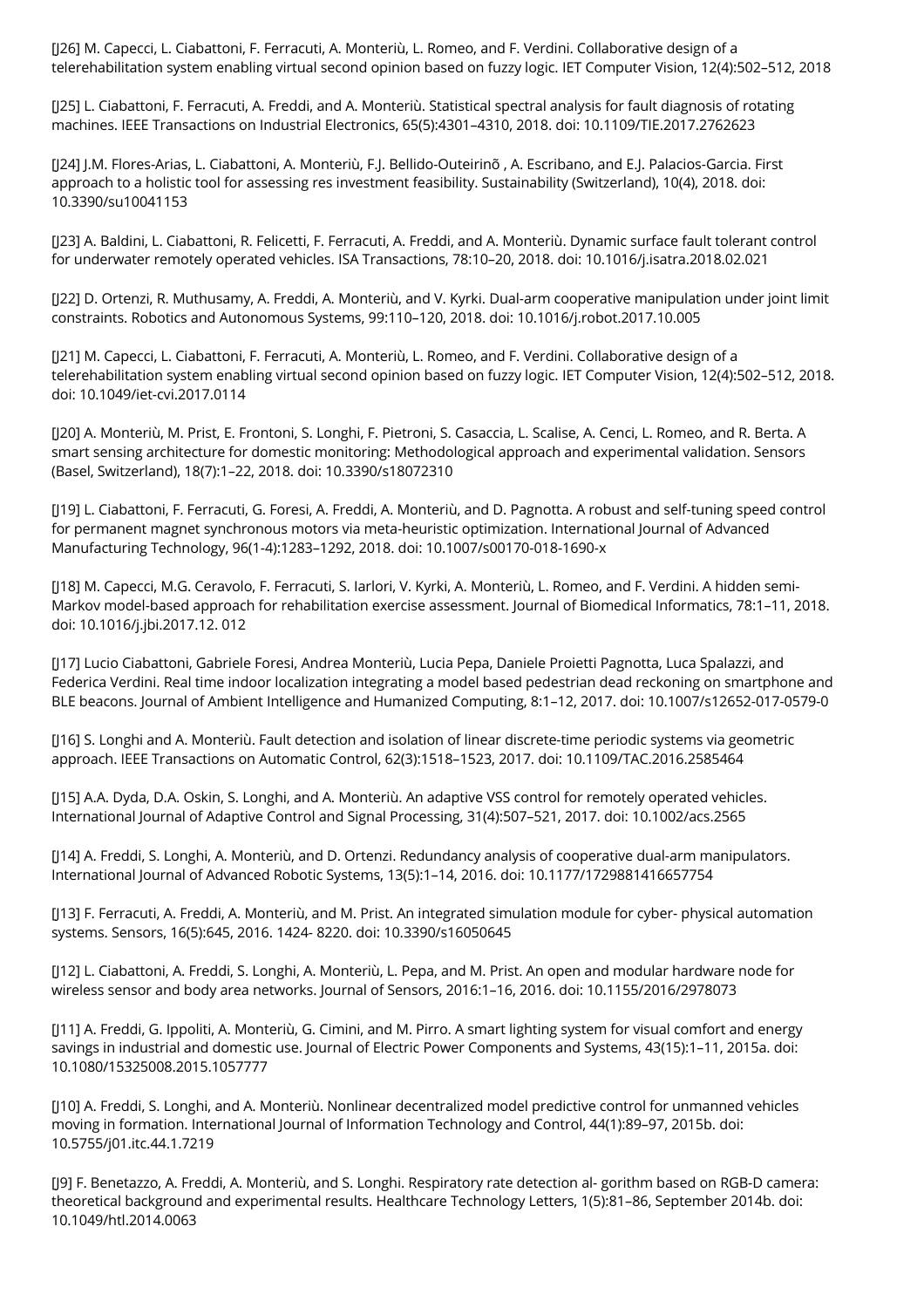[J8] A. Fasano, A. Germani, and A. Monteriù. Reduced-order quadratic Kalman-like filtering of non- Gaussian systems. Full Paper on IEEE Transactions on Automatic Control, 58 (7):1744–1757, 2013. ISSN 0018-9286. doi: 10.1109/TAC.2013.2246474

[J7] S. Longhi and A. Monteriù. Geometric tools for solving the FDI problem for linear periodic discrete-time systems. International Journal of Control, 86(7):1214– 1226, June 2013. doi: 10.1080/00207179.2013.800647

[J6] A. Freddi, S. Longhi, and A. Monteriù. A coordination architecture for UUV fleets. Journal of Intelligent Service Robotics, 5:133–146, 2012b. ISSN 1861-2776. doi: 10.1007/ s11370-012-0108-0

[J5] A. Freddi, S. Longhi, and A. Monteriù. A diagnostic Thau observer for a class of unmanned vehicles. Journal of Intelligent & Robotic Systems, 67:61–73, 2012a. ISSN 0921-0296. doi: 10.1007/s10846-012-9650-4

[J4] M.L. Corradini, A. Monteriù, and G. Orlando. An actuator failure tolerant control scheme for an underwater remotely operated vehicle. Full Paper on IEEE Transactions on Control Systems Technology, 19(5):1036–1046, September 2011a. ISSN 1063-6536. doi: 10.1109/TCST.2010.2060199

[J3] S. Longhi and A. Monteriù. Fault detection for linear periodic systems using a geometric approach. IEEE Transactions on Automatic Control, 54(7):1637 –1643, July 2009. ISSN 0018-9286. doi: 10.1109/TAC.2009.2017975

[J2] A. Monteriù, P. Asthana, K.P. Valavanis, and S. Longhi. Real-time model-based fault detection and isolation for UGVs. Journal of Intelligent & Robotic Systems, 56:425–439, 2009. ISSN 0921-0296. doi: 10.1007/s10846-009-9321-2

[J1] A. Bonci, S. Longhi, A. Monteriù, and M. Vaccarini. Navigation system for a smart wheelchair. Journal of Zhejiang University Science A, 6:110–117, 2005. ISSN 1009-3095. doi: 10.1631/jzus.2005.A0110

# **CONFERENCE PUBLICATIONS**

[C125] A. Baldini, R. Felicetti, A. Freddi, A. Monteriù, and M. Tempesta, "Estimation of actuator faults in quadrotor vehicles: from theory to validation with experimental flight data," in Proceedings of the IEEE International Conference on Unmanned Aircraft Systems (ICUAS), pp. 1249–1256, Athens, Greece, Sep. 2020, e-ISBN: 978-1-7281-4278-4.

[C124] A. Baldini, R. Felicetti, F. Ferracuti, A. Freddi, S. Longhi, and A. Monteriù, "Constrained control allocation for a remotely operated vehicle with collective azimuth thrusters," in Proceedings of the 28th Mediterranean Conference on Control and Automation (MED), pp. 1021–1026, Saint-Raphael, France, Sep. 2020, e-ISBN: 978-172815742-9.

[C123] M. Prist, A. Monteriù, A. Freddi, P. Cicconi, F. Giuggioloni, E. Caizer, C. Verdini, and S. Longhi, "Online fault detection: a smart approach for industry 4.0," in Proceedings of the IEEE International Workshop on Metrology for Industry 4.0 IoT, pp. 167–171, Rome, Italy, Jun. 2020, e-ISBN: 978-1-7281-4892-2

[C122] L. Cavanini, F. Ferracuti, S. Longhi and A. Monteriù, "LS-SVM for LPV-ARX Identification: Efficient Online Update by Low-Rank Matrix Approximation," 2020 International Conference on Unmanned Aircraft Systems (ICUAS), Athens, Greece, 2020, pp. 1590-1595

[C121] C. Bianconi, A. Bonci, A. Monteriù, M. Pirani, M. Prist and L. Taccari, "System Thinking Approach for Digital Twin Analysis," 2020 IEEE International Conference on Engineering, Technology and Innovation (ICE/ITMC), Cardiff, UK, 2020, pp. 1-7, doi: 10.1109/ICE/ITMC49519.2020.9198392.

[C120] L. Ciabattoni, G. Foresi, F. Lamberti, A. Monteriu, and A. Sabatelli, "A stress detection system based on multimedia input peripherals," in *Digest of Technical Papers - IEEE International Conference on Consumer Electronics*, vol. 2020-Janua, 2020

[C119] M. Prist, A. Monteriù, A. Freddi, E. Pallotta, L. Ciabattoni, P. Cicconi, F. Giuggioloni, E. Caizer, C. Verdini, and S. Longhi, "Machine Learning- as-a-Service for Consumer Electronics Fault Diagnosis: a Comparison between Matlab and Azure ML," in Proceedings of the IEEE Interna- tional Conference on Consumer Electronics (ICCE), pp. 1–5, Las Vegas, NV, USA, Jan. 2020, e-ISBN: 978-1-7281-5186-1, e-ISSN: 2158-4001

[C118] A. Baldini, R. Felicetti, A. Freddi, S. Longhi and A. Monteriù. Fault tolerant control of a variable pitch quadrotor. In 15th 15th European Workshop on Advanced Control and Diagnosis (ACD 2019), Bologna, Italy, November, 21-22 2019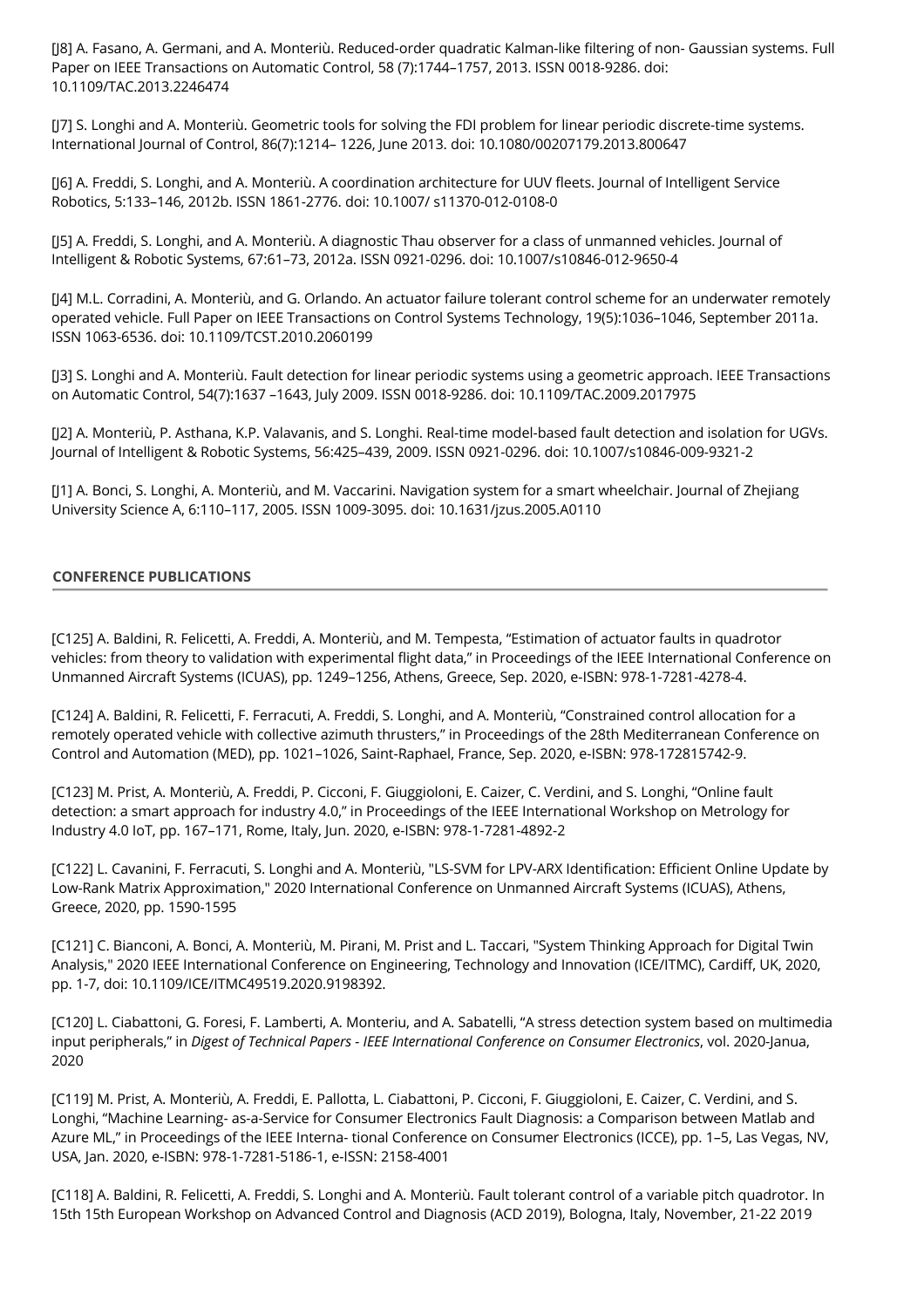[C117] A. Galdelli, D. Proietti Pagnotta, A. Mancini, A. Freddi, A. Monteriù and E. Frontoni. Empowered Optical Inspection by Using Robotic Manipulator in Industrial Applications. In 2019 IEEE/RSJ International Conference on Intelligent Robots and Systems, pages 1–6, The Venetian Macao, Macau, China, November, 4-8 2019

[C116] F. Ferracuti, A. Freddi, S. Longhi, and A. Monteriù, "Recurrence quantification analysis of stator-current measurements for electric motor fault classification," in Proceedings of the 45th Annual Conference of the IEEE Industrial Electronics Society (IECON), vol. 1, 2019, pp. 3691–3696, Lisbon, Portugal, Oct. 2019

[C115] A. Baldini, R. Felicetti, A. Freddi, S. Longhi, A. Monteriù and G. Rigatos. Actuator Fault Tolerant Position Control of a Quadrotor Unmanned Aerial Vehicle. In 4th International Conference on Control and Fault-Tolerant Systems, pages 1–6, Casablanca, Marocco, September, 18-20 2019

[C114] M. Capecci, L. Ciabattoni, G. Foresi, A. Monteriù, and L. Pepa, "A machine-learning based emotion recognition system in patients with Parkinson's disease," in IEEE International Conference on Consumer Electronics - Berlin, ICCE-Berlin, vol. 2019-Septe, pp. 20–21, September 2019

[C113] A. Baldini, R. Felicetti, A. Freddi, K. Hasegawa, A. Monteriù and J. Pandey. Fault tolerant control for an overactuated WAM-V catamaran. In 12th IFAC Conference on Control Applications in Marine Systems, Robotics, and Vehicles , vol. 52, no. 21, pp. 353–359, Kaist, Daejeon Korea, September, 18-20 2019

[C112] D. Proietti Pagnotta, A. Freddi, S. Longhi, A. Monteriù. Dual-Arm Manipulators Kinematic Control Under Multiple Constraints Via Virtual Joints Approach. In 15th IEEE/ASME International Conference on Mechatronic and Embedded Systems and Applications, pages 1–6, Hilton Anaheim, CA, USA, August, 24-28 2019

[C111] A. Benini, F. Ferracuti, A. Monteriù and S. Radensleben. Fault Detection of a VTOL UAV Using Acceleration Measurements. In 2019 European Control Conference, , pp. 3990–3995, Napoli, Italy, June, 25-29 2019

[C110] A. Baldini, R. Felicetti, A. Freddi, S. Longhi and A. Monteriù. Octarotor Fault Tolerant Control Via Dynamic Surface Control. In 2019 European Control Conference, pp. 3892–3897, Napoli, Italy, June, 25-29 2019

[C109] L. Ciabattoni, F. Ferracuti, A. Freddi, S. Iarlori, S. Longhi and A. Monteriù. ErrP Signals Detection for Safe Navigation of a Smart Wheelchair. In 23rd IEEE International Symposium on Consumer Technologies, pages 1–4, Ancona, Italy, June, 19-21 2019

[C108] A. Ferri, R. Rosati, M. Bernardini, L. Gabrielli, S. Casaccia, L. Romeo, A. Monteriù and E. Frontoni. Towards the Design of a Machine Learning-based Consumer Healthcare Platform powered by Electronic Health Records and measurement of Lifestyle through Smartphone Data. In 23rd IEEE International Symposium on Consumer Technologies, pages 1–4, Ancona, Italy, June, 19-21 2019

[C107] A. Baldini, R. Felicetti, A. Freddi, S. Longhi and A. Monteriù. Direct Position Control of an Octarotor Unmanned Vehicle under Wind Gust Disturbance. In The 2019 International Conference on Unmanned Aircraft Systems, pages 1–8, Atlanta, GA, USA, June, 11-14 2019

[C106] M. Prist, A. Monteriù, A. Freddi, E. Pallotta, P. Cicconi, F. Giuggioloni, E. Caizer, C. Verdini and S. Longhi. Cyber-Physical Manufacturing Systems for Industry 4.0: Architectural Approach and Pilot Case. In 2019 IEEE International Workshop on Metrology for Industry 4.0 and IoT, pages 1–4, Naples, Italy, June, 4-6 2019

[C105] E. Ballarini, L. Ciabattoni, D. Domenichelli, M. Domenichelli, G. Foresi, and A. Monteriù, "An Automated Procedure to Evaluate Usability of eHealth Platforms in the Wild," in 2019 Zooming Innovation in Consumer Technologies Conference, ZINC 2019, pp. 130–131, Novi Sad, SERBIA, May, 29-30 2019

[C104] R. Cujipers, E.K. van Dijk, S. Longhi, E. Marchegiani and A. Monteriù. Psychophysiological Stress Control via Heart Rate Entrainment. In Zooming Innovation in Consumer Electronics International Conference 2019, pages 1–2, Novi Sad, SERBIA, May, 29-30 2019

[C102] G. Belgiovine, M. Capecci, L. Ciabattoni, M.C. Fiorentino, G. Foresi, A. Monteriù, and L. Pepa. Design and implementation of a real-time upper limbs dyskinesia detection system. In IEEE International Conference on Consumer Electronics, pages 1–2, Las Vegas, NV, USA, Jan, 11- 13 2019

[C101] G. Belgiovine, M. Capecci, L. Ciabattoni, M.C. Fiorentino, G. Foresi, A. Monteriù, and L. Pepa. Upper and lower limbs dyskinesia detection for patients with parkinson's disease. In IEEE 7th Global Conference on Consumer Electronics (GCCE 2018), pages 1–2, Nara, Japan, October, 9-12 2018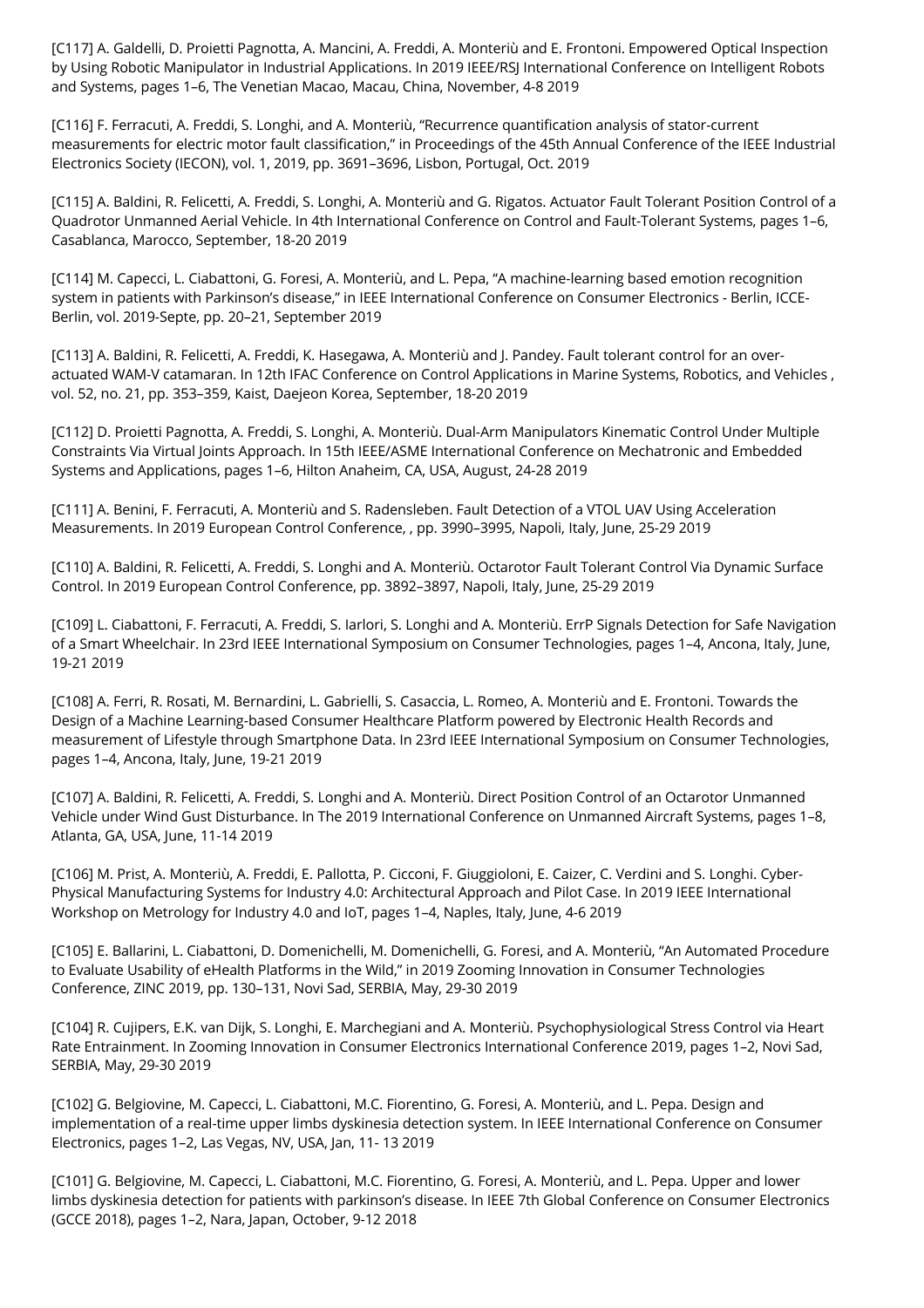[C100] L. Ciabattoni, F. Ferracuti, G. Foresi, and A. Monteriù. Hear to see-See to hear: a smart home system user interface for visually or hearing-impaired people. In IEEE International Conference on Consumer Electronics - Berlin, pages 1–4, Berlin, Germany, September, 2-5 2018b

[C99] M. Botticelli, L. Ciabattoni, F. Ferracuti, A. Monteriù, S. Pizzuti, and S. Romano. A smart home services demonstration: Monitoring, control and security services offered to the user. In IEEE International Conference on Consumer Electronics - Berlin, pages 1–4, Berlin, Germany, September, 2-5 2018

[C98] A. Baldini, A. Fasano, R. Felicetti, A. Freddi, S. Longhi, and A. Monteriù. A constrained thrust allocation algorithm for remotely operated vehicles. In IFAC-PapersOnLine, editor, 11th IFAC Conference on Control Applications in Marine Systems, pages 1–6, Opatija, Croatia, September, 10- 12 2018b

[C97] A. Freddi, S. Longhi, A. Monteriù, D. Ortenzi, and D. Proietti Pagnotta. Fault tolerant control scheme for robotic manipulators affected by torque faults. In 10th IFAC Sym- posium on Fault Detection, Supervision and Safety of Technical Processes, pages 1–8, Warsaw, Poland, August, 29- 31 2018c

[C96] A. Baldini, A. Fasano, R. Felicetti, A. Freddi, S. Longhi, and A. Monteriù. A model- based active fault tolerant control scheme for a remotely operated vehicle. In 10th IFAC Symposium on Fault Detection, Supervision and Safety of Technical Processes, pages 1–8, Warsaw, Poland, August, 29- 31 2018c

[C95] A. Freddi, S. Longhi, A. Monteriù, D. Ortenzi, and D. P. Pagnotta. Kinematic fault tolerant control of a dual-arm robotic system under torque faults. In 14th IEEE/ASME International Conference on Mechatronic and Embedded Systems and Applications (ME- SA), pages 1–6, Oulu, Finland, Finland, July, 2-4 2018b. doi: 10.1109/MESA.2018. 8449174

[C94] A. Baldini, R. Felicetti, A. Freddi, S. Longhi, A. Monteriù, and A. Fasano. Fault detection, diagnosis and fault tolerant output control for a remotely operated vehi- cle. In 14th IEEE/ASME International Conference on Mechatronic and Embedded Systems and Applications, pages 1–7, Oulu, Finland, Finland, July, 2-4 2018f. doi: 10.1109/MESA.2018.8449159

[C93] L. Ciuccarelli, A. Freddi, S. Iarlori, S. Longhi, A. Monteriù, D. Ortenzi, and D. Proiet- ti Pagnotta. Architecture for cooperative interacting robotic systems towards assisted living. In 9th Italian Forum on Ambient Assisted Living, pages 1– 15, Lecce, Italy, July, 3-4 2018a

[C92] P. Pierleoni, A. Belli, R. Concetti, L. Palma, F. Pinti, S. Raggiunnto, S. Valenti, and A. Monteriù. A non-invasive method for biological age estimation using frailty phenotype assessment. In 9th Italian Forum on Ambient Assisted Living, pages 1–15, Lecce, Italy, July, 3-4 2018

[C91] M. Prist, E. Pallotta, P. Cicconi, A. Monteriù, M. Germani, and S. Longhi. Induction mold heating: Modelling and hardware-in-the-loop simulation for temperature control. In 18th IEEE International Conference on Environment and Electrical Engineering and 2nd IEEE Industrial and Commercial Power Systems Europe, pages 1–6, Palermo, Italy, June, 12-15 2018a

[C90] S. Casaccia, F. Pietroni, L. Scalise, G. M. Revel, A. Monteriù, M. R. Prist, E. Frontoni, and S. Longhi. Health@home: pilot cases and preliminary results : Integrated residential sensor network to promote the active aging of real users. In IEEE International Sym- posium on Medical Measurements and Applications (MeMeA), pages 1–6, Rome, Italy, June, 11-13 2018. doi: 10.1109/MeMeA.2018.8438630

[C89] A. Baldini, R. Felicetti, A. Freddi, S. Longhi, and A. Monteriù. Fault-tolerant di- sturbance observer based control for altitude and attitude tracking of a quadro- tor. In 26th Mediterranean Conference on Control and Automation (MED), pages 1–6, Zadar, Croatia, Croatia, June, 19-22 2018d. doi: 10.1109/MED.2018.8443048. SCOPUS:2-s2.0-85053482389

[C88] M. Prist, E. Pallotta, P. Cicconi, P. Venturini, A. Monteriù, M. Germani, and S. Longhi. Energy saving in industrial wireless power recharge system: Simulation of a pi- sliding mode control for a non- inverting buck-boost converter. In IEEE PELS Workshop on Emerging Technologies: Wireless Power Transfer (Wow), pages 1–6, Montreal, QC, Canada, Canada, June, 3-7 2018c. doi: 10.1109/WoW.2018.8450919

[C87] A. Baldini, R. Felicetti, A. Freddi, S. Longhi, and A. Monteriù. Dynamic surface control for multirotor vehicles. In 2018 International Conference on Unmanned Aircraft Systems (ICUAS), pages 424–431, Dallas, TX, USA, June, 12-15 2018e. doi: 10.1109/ICUAS.2018. 8453348

[C86] F. Vesperini, L. Romeo, E. Principi, A. Monteriù, and S. Squartini. Convolutional recur- rent neural networks and acoustic data augmentation for snore detection. In The Italian Workshop on Neural Networks (WIRN), pages 1–10, Vietri sul Mare, Italy, June, 13-15 2018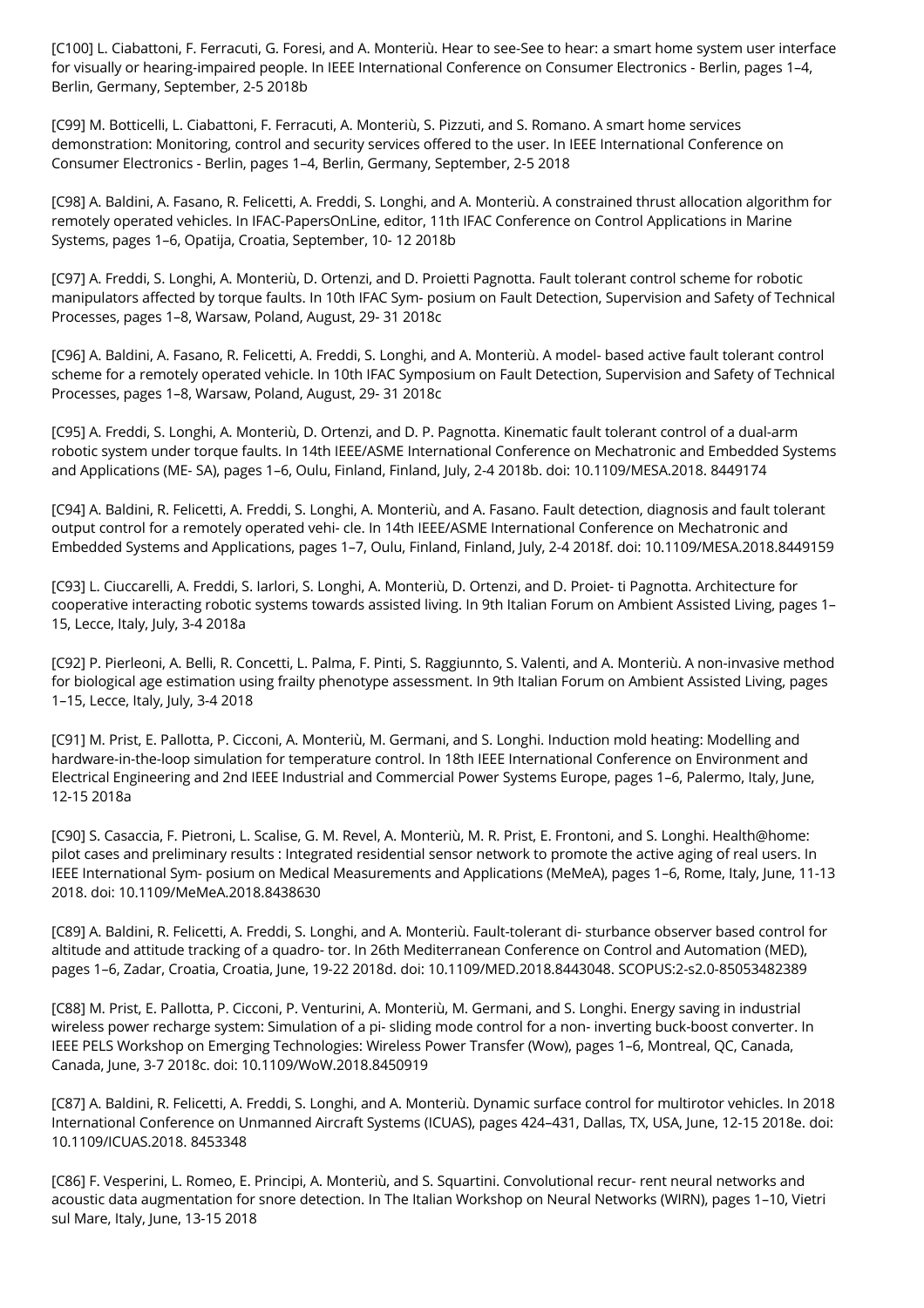[C85] P. Cicconi, E. Pallotta, A. Costanza Russo, R. Raffaeli, M. Prist, A. Monteriù, S. Longhi, and M. Germani. A modelbased approach to support the design of mold heating for composites. In International Joint Conference on Mechanics, Design Engineering and Advanced Manufacturing, pages 1–11, Cartagena, Spain, June, 20-22 2018

[C84] A. Freddi, M. Goffi, S. Longhi, A. Monteriù, D. Ortenzi, and D. P. Pagnotta. A gestures recognition based approach for human-robot-interaction. In 2018 Zooming Innovation in Consumer Technologies Conference (ZINC), pages 27–28, Novi Sad, Serbia, May, 29-30 2018a. doi: 10.1109/ZINC.2018.8448601

[C83] L. Ciuccarelli, A. Freddi, S. Longhi, A. Monteriù, D. Ortenzi, and D. P. Pagnotta. Coo- perative robots architecture for an assistive scenario. In 2018 Zooming Innovation in Consumer Technologies Conference (ZINC), pages 128–129, Novi Sad, Serbia, May, 29-30 2018b. doi: 10.1109/ZINC.2018.8448951

[C82] L. Ciabattoni, G. Foresi, A. Monteriù, D. P. Pagnotta, and L. Tomaiuolo. Fall detection system by using ambient intelligence and mobile robots. In 2018 Zooming Innovation in Consumer Technologies Conference (ZINC), pages 130– 131, Novi Sad, Serbia, May, 29-30 2018d. doi: 10.1109/ZINC.2018.8448970

[C81] L. Cavanini, P. Cicconi, A. Freddi, M. Germani, S. Longhi, A. Monteriù, E. Pallotta, and M. Prist. A preliminary study of a cyber physical system for industry 4.0: Modelling and co-simulation of an agv for smart factories. In Workshop on Metrology for Industry 4.0 and IoT, pages 169–174, Brescia, Italy, April, 16-18 2018. doi: 10.1109/METROI4. 2018.8428334

[C80] Gabriele Foresi, Alessandro Freddi, Andrea Monteriù, Davide Ortenzi, and Daniele Proietti Pagnotta. Improving mobility and autonomy of disabled users via cooperation of assistive robots. In 36th IEEE International Conference on Consumer Electronics (ICCE), pages 1–2. IEEE, 2018

[C79] M. Prist, E. Pallotta, P. Cicconi, A. C. Russo, A. Monteriù, M. Germani, and S. Longhi. An automatic temperature control for induction cooktops to reduce energy consumption. In 36th IEEE International Conference on Consumer Electronics (ICCE), pages 1–2. IEEE, 2018

[C78] G. Chelli, L. Ciabattoni, J. M. Flores-Arias, G. Foresi, A. Monteriù, and D. Proi- etti Pagnotta. Non intrusive load identification for smart energy management sys- tems. In 36th IEEE International Conference on Consumer Electronics (ICCE), pages 1–2. IEEE, 2018

[C77] L.Ciabattoni,G.Foresi,A.Monteriù,D.ProiettiPagnotta,L.Romeo,and L. Spalazzi. Complex activity recognition system based on cascade classifiers and wearable device data. In 36th IEEE International Conference on Consumer Electronics (ICCE), pages 1–2. IEEE, 2018

[C76] G.Foresi,A.Freddi,V.Kyrki,A.Monteriù,D.Ortenzi,R.Muthusamy,and D. Proietti Pagnotta. An avoidance control strategy for joint-position limits of dual-arm robots. In 20th World Congress of the International Federation of Automatic Control. Toulouse, France, July, 9-16 2017

[C75] A. Dyda, D. Oskin, S. Longhi, and A. Monteriù. A variable structure system control and its application in underwater vehicles. In 20th World Congress of the International Federation of Automatic Control. Toulouse, France, July, 9-16 2017

[C74] M.Prist,P.Cicconi,F.Ferracuti,A.C.Russo,A.Monteriù,E.Pallotta,and S. Longhi. Temperature control of an innovative aluminium-steel molds induction preheat process placed on automated laser guided vehicles. In IEEE International Conference on Environment and Electrical Engineering and 2017 IEEE Industrial and Commercial Power Systems Europe, pages 1–5. Milan, Italy, June, 6-9 2017

[C73] A. Baldini, L. Ciabattoni, R. Felicetti, F. Ferracuti, A. Freddi, and A. Monteriù. Nonlinear control of a photovoltaic battery system via abc-tuned dynamic surface controller. In IEEE Congress on Evolutionary Computation, pages 1985– 1991. Donostia, San Sebasti á n, Spain, Spain, June, 5-8 2017

[C72] G. Foresi, A. Freddi, S. Iarlori, S. Longhi, A. Monteriù, D. Ortenzi, and D. Proi- etti Pagnotta. Human-robot cooperation via brain computerinterface in assistive scenario. In 8th Italian Forum on Ambient Assisted Living. Genoa, Italy, June, 12-15 2017

[C71] F. Pietroni, S. Casaccia, G.M. Revel, M. Prist, A. Monteriù, S. Longhi, and L. Scalise. Smart monitoring of user and home environment: the health@home acquisition framework. In 8th Italian Forum on Ambient Assisted Living. Genoa, Italy, June, 12-15 2017

[C70] L. Ciabattoni, F. Ferracuti, G. Foresi, A. Freddi, A. Monteriù, and D. Proietti Pagnotta. Real-time fall detection system by using mobile robots in smart homes. In IEEE 7th International Conference on Consumer Electronics - Berlin (ICCE-Berlin), pages 15–16, 2017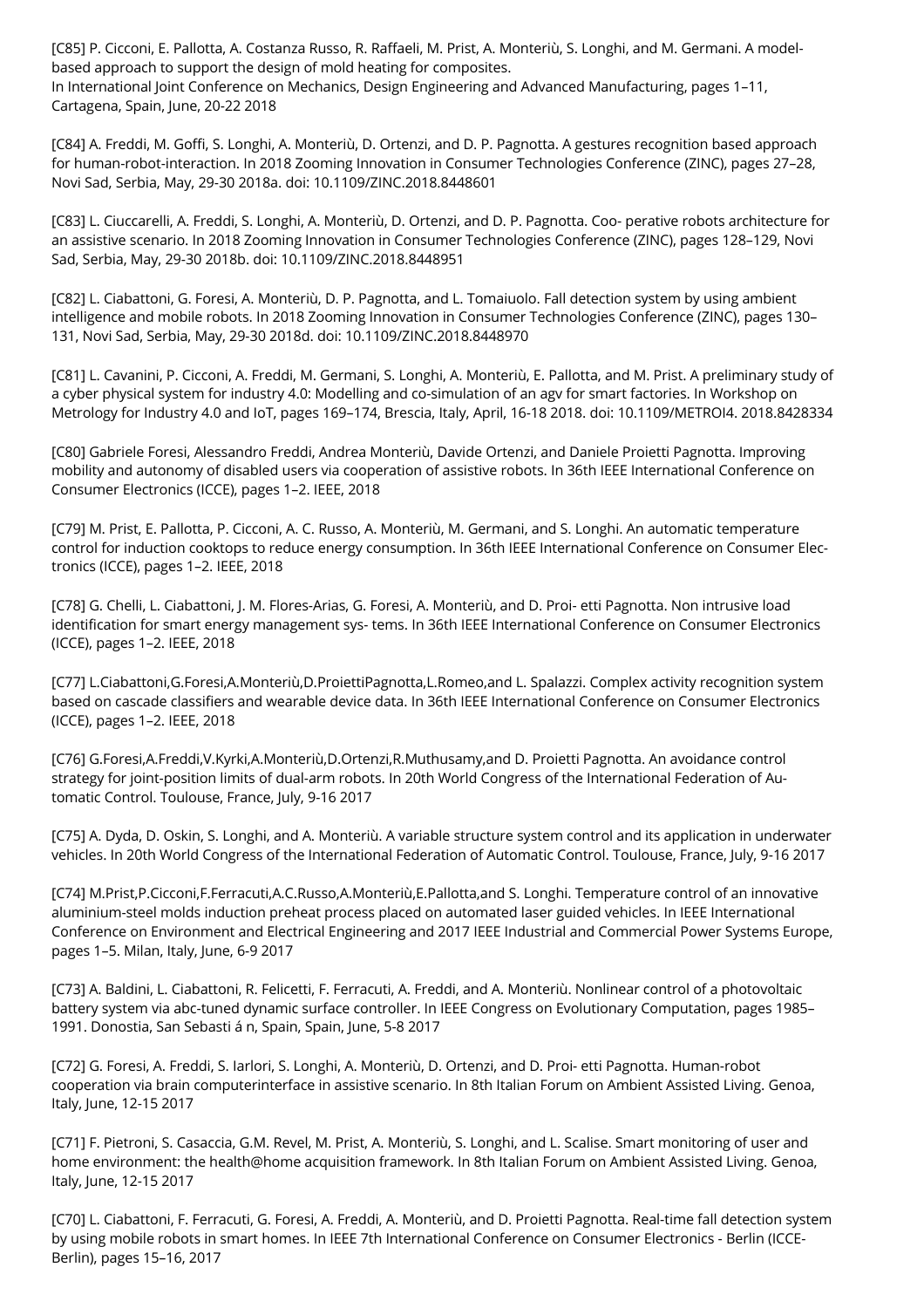[C69] Mariorosario Prist, Emanuele Pallotta, Andrea Monteriù, Sauro Longhi, Paolo Cicconi, Anna Costanza Russo, and Michele Germani. Modelling and hardware- in-the-loop simulation for energy management in induction cooktops. In IEEE 7th International Conference on Consumer Electronics - Berlin (ICCE-Berlin), pages 250–251. IEEE, 2017

[C68] Gabriele Foresi, Alessandro Freddi, Sabrina Iarlori, Andrea Monteriù, Davide Or- tenzi, and Daniele Proietti Pagnotta. Human-robot cooperation via brain com- puter interface. In IEEE 7th International Conference on Consumer Electronics - Berlin (ICCE-Berlin), pages 1–2. IEEE, 2017

[C67] Paolo Cicconi, Anna Costanza Russo, Michele Germani, Mariorosario Prist, Emanuele Pallotta, and Andrea Monteriù. Cyber-physical system integration for industry 4.0: Modelling and simulation of an induction heating process for aluminium-steel molds in footwear soles manufacturing. In IEEE 3rd Interna- tional Forum on Research and Technologies for Society and Industry, Conference Proceedings, pages 1–6. Institute of Electrical and Electronics Engineers Inc., 2017

[C66] A. Baldini, L. Ciabattoni, R. Felicetti, F. Ferracuti, A. Monteriù, A. Fasano, and A. Freddi. Active fault tolerant control of remotely operated vehicles via control effort redistribution. In Proceedings of the ASME Design Engineering Technical Conference, volume 9, pages 1–6. American Society of Mechanical Engineers (ASME), 2017

[C65] Dyda Alexander, Dmitry Oskin, Sauro Longhi, and Andrea Monteriù. A variable structure system control and its application in underwater vehi- cles. In IFAC PAPERSONLINE, volume 50, pages 7019–7026. IFAC, 2017. https://www.sciencedirect.com/science/article/pii/S2405896317318803—

[C64] Luca Cavanini, Gionata Cimini, Francesco Ferracuti, Alessandro Freddi, Gianluca Ippoliti, Andrea Monteriù, and Federica Verdini. A qr-code localization system for mobile robots: Application to smart wheelchairs. In European Conference on Mobile Robots (ECMR), pages 1–6. IEEE, 2017

[C63] Paolo Cicconi, Anna Costanza Russo, Mariorosario Prist, Francesco Ferracuti, Michele Germani, and Andrea Monteriù. A parametric optimization approach of an induction heating system for energy consumption reduction. In 43rd Design Automation Conference, volume 43rd Design Automation Conference, pages 1–9. ASME, 2017

[C62] A. Fasano, S. Longhi, A. Monteriù, and V. Villani. A detection-estimation ap- proach with refinement to filtering for gaussian systems with intermittent obser- vations. In 55th IEEE Conference on Decision and Control, pages 2035–2040. Las Vegas, Nevada, USA, December, 12-14 2016

[C61] L. Ciabattoni, A. Freddi, F. Ferracuti, G. Ippoliti, and A. Monteriù. Fault de- tection of nonlinear processes based on switching linear regression models. In42nd Annual Conference of IEEE Industrial Electronics Society. Florence, Italy, October, 24-27 2016

[C60] L.Scalise,F.Pietroni,S.Casaccia,A.Monteriù,M.Prist,S.Longhi,and L. Pescosolido. Implementation of an "at-home" ehealth system using hetero- geneous devices. In IEEE Second International Smart Cities Conference. Trento, Italy, September, 12-15 2016

[C59] A. Baldini, L. Ciabattoni, R. Felicetti, F. Ferracuti, A. Freddi, S. Longhi, and A. Monteriù. A novel rssi based approach for human indoor localization: The fuzzy discrete multilateration. In The 6th IEEE International Conference on Consumer Electronics. Berlin, Germany, September, 5-7 2016

[C58] A. Baldini, L. Ciabattoni, R. Felicetti, F. Ferracuti, A. Freddi, S. Longhi, and A. Monteriù. Room occupancy detection: combining rss analysis and fuzzy logic. In The 6th IEEE International Conference on Consumer Electronics. Berlin, Germany, September, 5-7 2016

[C57] A. Dyda, D. Oskin, S. Longhi, and A. Monteriù. A nonlinear system with coupled switching surfaces for remotely operated vehicle control. In 10th IFAC Conference on Control Applications in Marine Systems. Trondheim, Norway, September, 13- 16 2016

[C56] A. Freddi, S. Longhi, A. Monteriù, and D. Ortenzi. A kinematic joint fault tolerant control based on relative jacobian method for dual arm manipulation systems. In3rd International Conference on Control and Fault-Tolerant Systems. Barcelona, Catalonia, Spain, September, 7-9 2016

[C55] A. Baldini, L. Ciabattoni, R. Felicetti, F. Ferracuti, A. Freddi, S. Longhi, and A. Monteriù. A novel rssi based approach for human indoor localization: The fuzzy discrete multilateration. In The 6th IEEE International Conference on Consumer Electronics. Berlin, Germany, September, 5-7 2016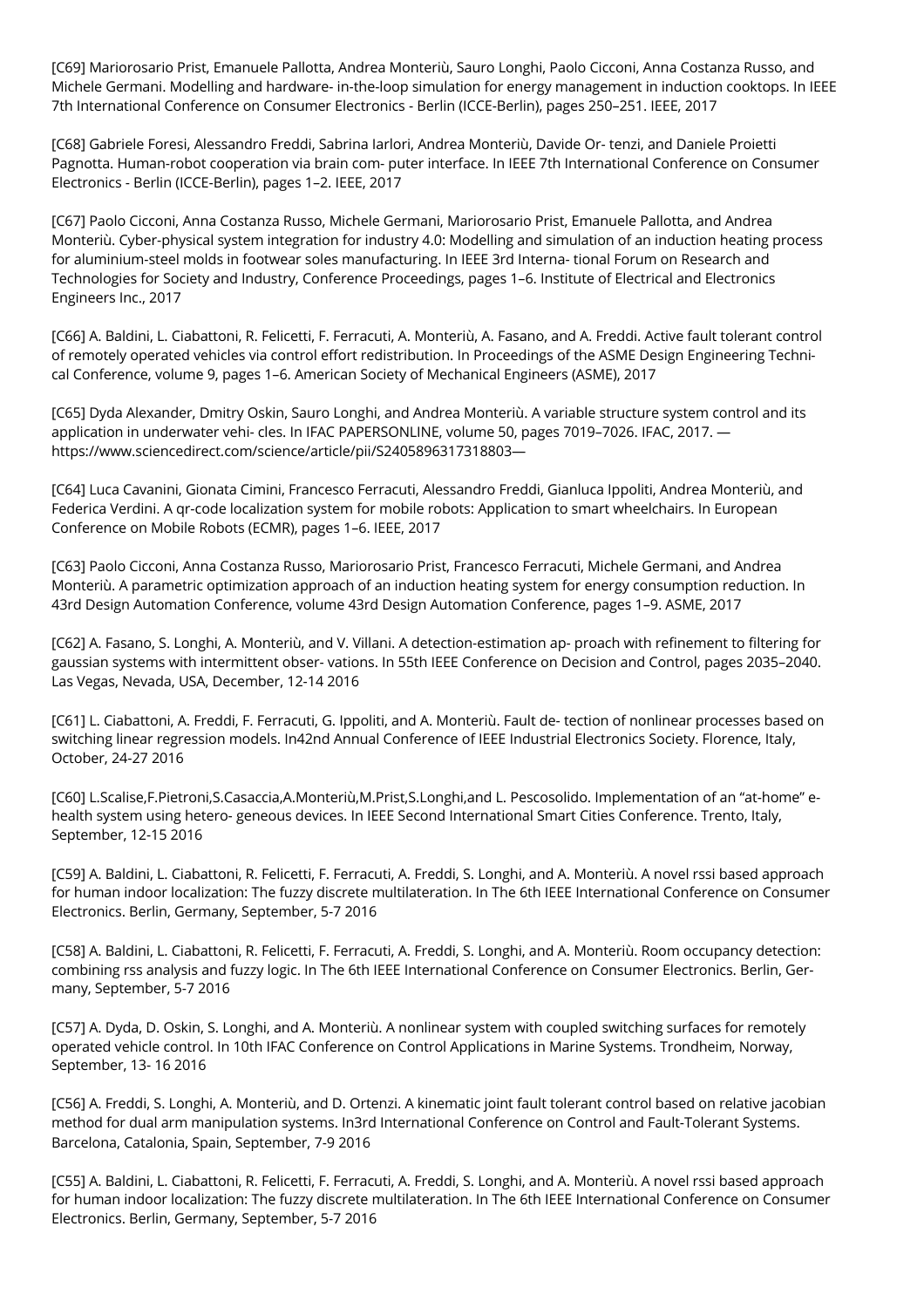[C54] A. Baldini, L. Ciabattoni, R. Felicetti, F. Ferracuti, A. Freddi, S. Longhi, and A. Monteriù. Room occupancy detection: combining rss analysis and fuzzy logic. In The 6th IEEE International Conference on Consumer Electronics. Berlin, Germany, September, 5-7 2016

[C53] L. Ciabattoni, A. Fasano, F. Ferracuti, A. Freddi, S. Longhi, and A. Monteriù. A thruster failure tolerant control scheme for underwater vehicles. In The 12th IEEE/ASME International Conference on Mechatronic and Embedded Systems and Applications. Auckland, New Zealand, August, 29-31 2016

[C52] M. Prist, A. Freddi, S. Longhi, A. Monteriù, and P. Antonini. Wireless sensor network based management system for electric bicycle-sharing. In 16th IEEE International Conference on Environment and Electrical Engineering. Florence, Italy, June, 7-10 2016

[C51] A. Fasano, A. Monteriù, and V. Villani. A detection-estimation approach to filter- ing with intermittent observations with generally correlated packet dropouts. In 54th IEEE Conference on Decision and Control. Osaka, Japan, December, 15-18 2015

[C50] A. Fasano, F. Ferracuti, A. Freddi, S. Longhi, and A. Monteriù. A virtual thruster- based failure tolerant control scheme for underwater vehicles. In accepted to the 10th IFAC Conference on Manoeuvring and Control of Marine Craft, Kgs. Lyngby, Denmark, August, 24-26 2015

[C49] M. Prist, L. Ciabattoni, A. Freddi, S. Longhi, and A. Monteriù. An open and modular hardware node for wireless body area networks. In International Workshop on Micro- Nano-Bio-ICT Convergence: Current Research and Future Trends, Otranto, Italy, July, 13-15 2015a

[C48] L. Ciabattoni, G. Cimini, A. Freddi, G. Ippoliti, and A. Monteriù. A novel LDA-based approach for motor bearing fault detection. In accepted to the 13th IEEE International Conference on Industrial Informatics, Cambridge, UK, July, 22-24 2015

[C47] M. Prist, A. Freddi, S. Longhi, and A. Monteriù. An integrated simulation module for wireless cyber-physical system. In 15th IEEE International Conference on Environment and Electrical Engineering, Rome, Italy, June, 10-13 2015b

[C46] M. Prist, S. Longhi, A. Monteriù, F. Giuggioloni, and A. Freddi. An integrated simulation environment for wireless sensor networks. In IEEE International Symposium on a World of Wireless, Mobile and Multimedia Networks, Boston, MA, USA, June, 15-17 2015c

[C45] A. Fasano, A. Germani, and A. Monteriù. A detection-estimation approach to filtering for Gaussian systems with intermittent observations. In 53rd IEEE Conference on Decision and Control, pages 4172–4177, Los Angeles, California, USA, December, 15-17 2014. doi: 10.1109/CDC.2014.7040039

[C44] D. Ortenzi, A. Freddi, A. Monteriù, S. Longhi, and M. Prist. A novel shelving system for nutrition habits measuring. In Workshop on Mobile Networks for Biometric Data Analysis (mBiDA), Ancona, Italy, October, 30-31 2014c

[C43] M. Ciaschini, M. De Angelis, A. Monteriù, R. Pretaroli, F. Severini, and C. Socci. The ICT industry and the health care system. In Workshop on Mobile Networks for Biometric Data Analysis (mBiDA), Ancona, Italy, October, 30-31 2014b

[C42] L. Cavanini, F. Benetazzo, A. Freddi, S. Longhi, and A. Monteriù. SLAM-based au- tonomous wheelchair navigation system for AAL scenarios. In 10th IEEE/ASME International Conference on Mechatronic and Embedded Systems and Applications, pa- ges 1–5, Senigallia, Italy, September, 10- 12 2014. doi: 10.1109/MESA.2014.6935628

[C41] M. Prist, L. Cavanini, A. Freddi, S. Longhi, and A. Monteriù. A low cost mobile platform for educational robotic applications. In 10th IEEE/ASME International Conference on Mechatronic and Embedded Systems and Applications, pages 1–6, Senigallia, Italy, September, 10-12 2014. doi: 10.1109/MESA.2014.6935571

[C40] A. Freddi, S. Longhi, A. Monteriù, and M. Prist. Actuator fault detection and iso- lation system for an hexacpoter. In 10th IEEE/ASME International Conference on Mechatronic and Embedded Systems and Applications, pages 1–6, Senigallia, Italy, Sep- tember, 10-12 2014. doi: 10.1109/MESA.2014.6935563

[C39] M. Ciaschini, M. De Angelis, A. Monteriù, R. Pretaroli, F. Severini, and C. Socci. Invest- ments and sustainability of public expenditure in the health sector. In 5th Italian Forum on Ambient Assisted Living, Biosystems & Biorobotics, Catania, Italy, September, 3-5 2014a. doi: 10.1007/978-3-319- 18374-9

[C38] D. Ortenzi, F. Benetazzo, F. Ferracuti, A. Freddi, A. Giantomassi, S. Iarlori, S. Longhi, and A. Monteriù. AAL technologies for independent life of elderly people: Part II. In 5th Italian Forum on Ambient Assisted Living, Catania, Italy, September, 3-5 2014b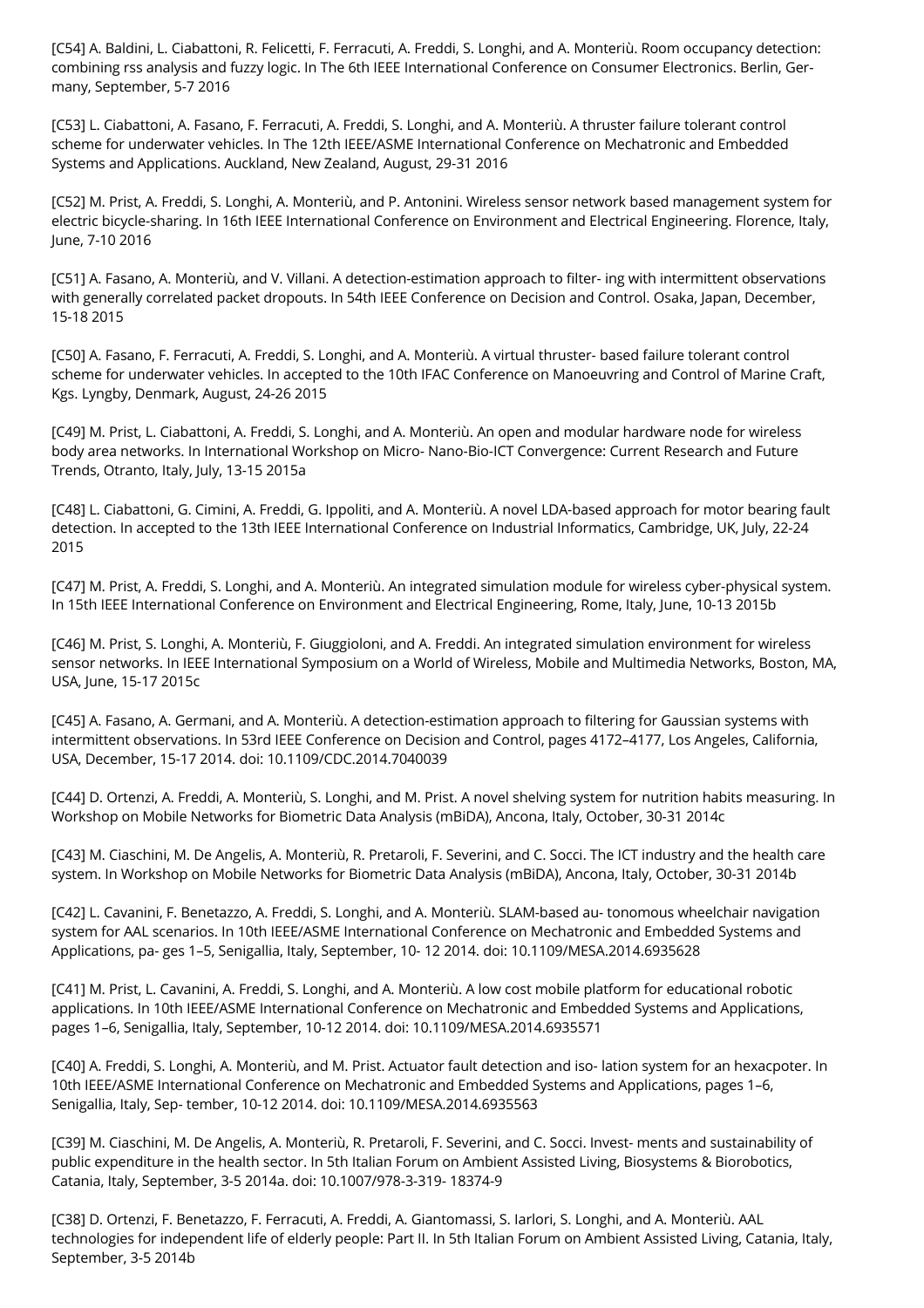[C37] D. Ortenzi, F. Benetazzo, F. Ferracuti, A. Freddi, A. Giantomassi, S. Iarlori, S. Longhi, and A. Monteriù. AAL technologies for independent life of elderly people: Part I. In 5th Italian Forum on Ambient Assisted Living, Catania, Italy, September, 3-5 2014a

[C36] G. Calisse, G. Cimini, A. Freddi, G. Ippoliti, A. Monteriù, and M. Pirro. Development of a smart led lighting system: Rapid prototyping scenario. In 11th IEEE Internatio- nal Multi-Conference on Systems, Signals and Devices, Castelldefels-Barcelona, Spain, February, 11-14 2014. doi: 10.1109/SSD.2014.6808898

[C35] F. Cacace, A. Fasano, A. Germani, and A. Monteriù. Optimal reduced-order quadratic solution for the non-Gaussian finite-horizon regulator problem. In 52nd IEEE Conference on Decision and Control, pages 3085–3090, Florence, Italy, December, 10-13 2013. doi: 10.1109/CDC.2013.6760353

[C34] F. Benetazzo, A. Freddi, A. Monteriù, V. Harmo, P. Kyrki, and S. Longhi. Autonomous assistive robot for respiratory rate detection and tracking. In 4th Italian Forum on Ambient Assisted Living, Ancona, Italy, October, 23-25 2013

[C33] G. Cimini, F. Ferracuti, A. Freddi, S. Iarlori, and A. Monteriù. An odometry and QR code landmarks-based navigation system for impaired wheelchair users. In 4th Italian Forum on Ambient Assisted Living, Ancona, Italy, October, 23-25 2013

[C32] A. Freddi, S. Longhi, and A. Monteriù. Actuator fault detection system for a re- motely operated vehicle. In 9th IFAC Conference on Control Applications in Ma- rine Systems, pages 356–361, Osaka, Japan, September, 17-20 2013b. doi: 10.3182/ 20130918-4-JP-3022.00050

[C31] A. Freddi, G. Ippoliti, M. Marcantonio, D. Marchei, A. Monteriù, and M. Pirro. A fault diagnosis and prognosis led lightning system for increasing reliability in energy efficient buildings. In IET Control Automation Conference, Birmingham, UK, June, 4-5 2013a

[C30] L. Ciabattoni, A. Freddi, G. Ippoliti, M. Marcantonio, D. Marchei, A. Monteriù, and M. Pirro. A smart lighting system for industrial and domestic use. In IEEE International Conference on Mechatronics, pages 126–131, Vicenza, Italy, February, 27-28 2013. doi: 10.1109/ICMECH.2013.6518523. SCOPUS:2-s2.0-84879381469 - WOS:000324299300019

[C29] A. Fasano, A. Germani, and A. Monteriù. Reduced-order quadratic Kalman-like filtering for non- Gaussian systems. In 51th IEEE Conference on Decision and Control, pages 2008–2015, Maui, Hawaii, USA, December, 10-13 2012. doi: 10.1109/CDC.2012.6426690

[C28] A. Freddi, S. Longhi, and A. Monteriù. Nonlinear decentralized model predictive con- trol strategy for a formation of unmanned aerial vehicles. In 2nd IFAC Workshop on Multivehicle Systems, volume 2, pages 49–54, Espoo, Finland, October, 3-4 2012c. doi: 10.3182/20121003-3-SF-4024.00009

[C27] S. Longhi and A. Monteriù. The geometric approach for periodic system control and fault detection. In One-Day Symposium on Advances and Challenges in Linear Control Systems in honour of master and mentor Osvaldo Maria Grasselli, Rome, Italy, March, 19 2012

[C26] M.L. Corradini, A. Monteriù, G. Orlando, and S. Pettinari. An actuator failure tolerant robust control approach for an underwater remotely operated vehicle. In 50th IEEE Conference on Decision and Control and European Control Conference, pages 3934– 3939, Orlando, Florida, USA, December, 12-15 2011b. doi: 10.1109/CDC.2011.6160578

[C25] A. Fonti, A. Freddi, S. Longhi, and A. Monteriù. Cooperative and decentralized navi- gation of autonomous underwater gliders using predictive control. In 18th World Con- gress of International Federation of Automatic Control, volume 18, pages 12813–12818, Milan, Italy, August 28-September 2 2011. doi: 10.3182/20110828-6-IT-1002.02980

[C24] S. Longhi and A. Monteriù. A geometric approach to fault detection and isolation problem for linear periodic systems. In 49th IEEE Conference on Decision and Control, pages 7724–7729, Atlanta, Georgia, USA, December, 15-17 2010. doi: 10.1109/CDC. 2010.5717278

[C23] L. Miozza, A. Freddi, A. Monteriù, and S. Longhi. Intelligent techniques for faults diagnosis and prognosis of CHP plant with gas turbine engine plant with gas turbine engine. In 8th Workshop on Advanced Control and Diagnosis, pages 119–124, Ferrara, Italy, November, 18-19 2010. doi: http://www.acd2010.it

[C22] A. Freddi, S. Longhi, A. Monteriù, and M. Vaccarini. Fault tolerant decen- tralized nonlinear MPC for fleets of unmanned marine vehicles. In 8th IFAC Conference on Control Applications in Marine Systems, pages 381–386, Rostock-Warnemünde, Germany, September, 15-17 2010b. doi: 10.3182/20100915-3-DE-3008.00037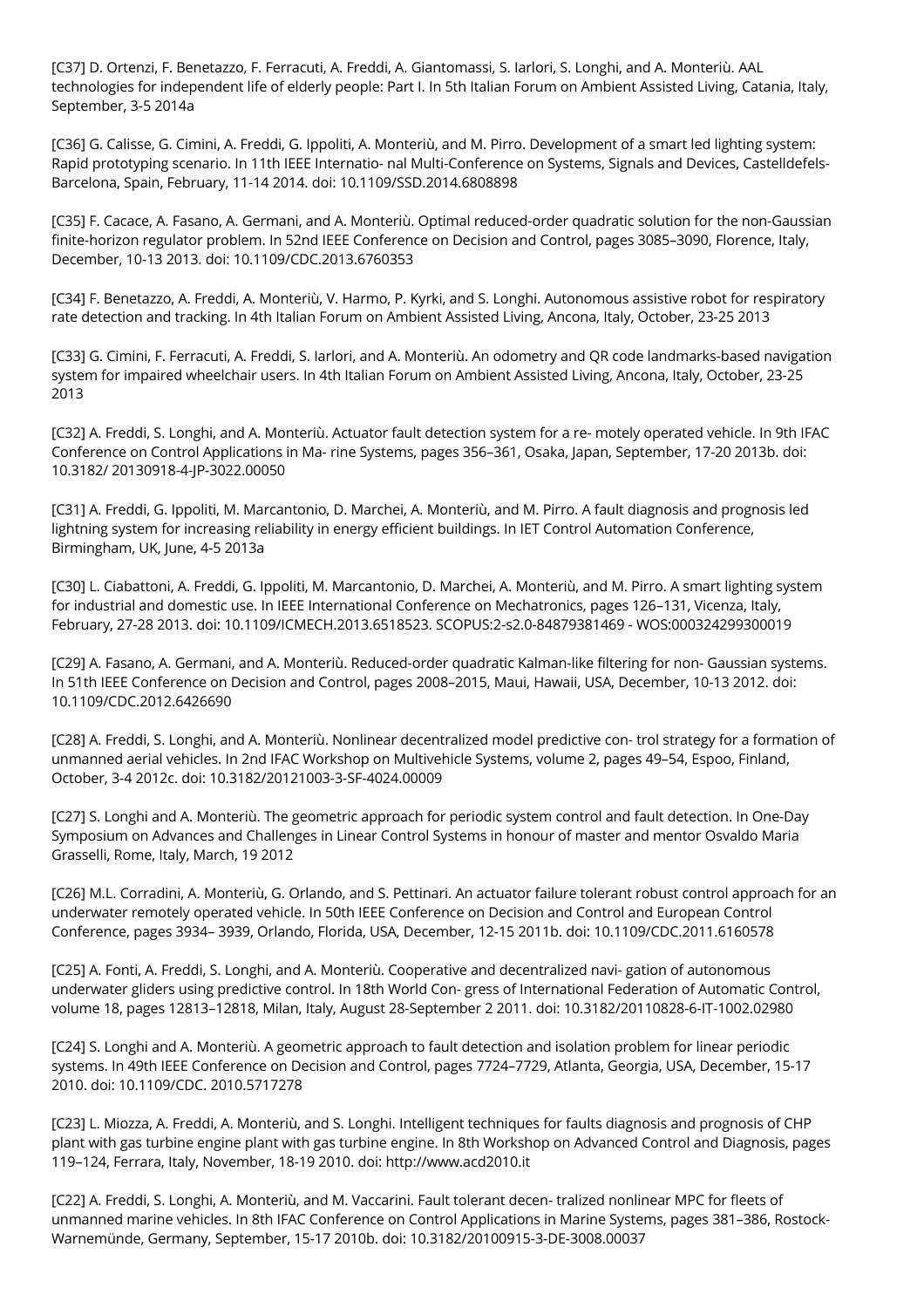[C21] M.L. Corradini, S. Longhi, G. Orlando, and A. Monteriù. Observer-based fault tolerant sliding mode control for remotely operated vehicles. In 8th IFAC Conference on Control Applications in Marine Systems, pages 173–178, Rostock-Warnemünde, Germany, September, 15-17 2010a. doi: 10.3182/20100915-3-DE-3008.00073

[C20] M.L. Corradini, A. Monteriù, and G. Orlando. Actuator failure tolerant control de- sign for underwater remotely operated vehicles. In 7th Symposium on Intelligent Au- tonomous Vehicles, volume 7, pages 25–30, Lecce, Italy, September, 6-8 2010b. doi: 10.3182/20100906-3-IT- 2019.00007

[C19] A. Freddi, S. Longhi, and A. Monteriù. Actuator fault detection system for a mini- quadrotor. In IEEE International Symposium on Industrial Electronics, pages 2055– 2060, Bari, Italy, July, 4-7 2010a. doi: 10.1109/ISIE.2010.5637750

[C18] P. Antonini, L. Fulimeni, S. Longhi, and A. Monteriù. A racing car setup evaluation support system based on nonlinear model predictive control. In FISITA 2010 World Automotive Congress, Budapest, Hungary, May 30 - June 4 2010

[C17] A. Freddi, A. Monteriù, and S. Longhi. A model-based fault diagnosis system for a mini-quadrotor. In 7th Workshop on Advanced Control and Diagnosis, Zielona Góra, Poland, November, 19-20 2009b. doi: http://www.issi.uz.zgora.pl/ACD\_2009/program/Papers/ 58\_ACD\_2009.pdf

[C16] M.L. Corradini, A. Monteriù, and G. Orlando. An actuator failure tolerant approach for underwater remotely operated vehicles. In 8th Internation Conference on Manoeuvring and Control of Marine Craft, pages 267–272, Guarujá, Brazil, September, 16-18 2009. doi: 10.3182/20090916-3-BR- 3001.0023

[C15] A. Freddi, S. Longhi, and A. Monteriù. A model-based fault diagnosis system for un- manned aerial vehicles. In 7th IFAC Symposium on Fault Detection, Supervision and Safety of Technical Processes, pages 71–76, Barcelona, Spain, June, 30 - July, 3 2009a. doi: 10.3182/20090630-4-ES- 2003.00012

[C14] S. Longhi, A. Monteriù, and M. Vaccarini. Cooperative control of underwater glider fleets by fault tolerant decentralized MPC. In 17th World Congress of International Federation of Automatic Control, volume 17, pages 16021– 16026, Seoul, Korea, July, 6-11 2008. doi: 10.3182/20080706-5-KR- 1001.3518

[C13] S. Longhi and A. Monteriù. A geometric approach to fault detection of periodic sy- stems. In 46th IEEE Conference on Decision and Control, pages 6376–6382, New Orleans, Louisiana, USA, December, 12-14 2007. doi: 10.1109/CDC.2007.4434813

[C12] P. Zingaretti, A. Mancini, E. Frontoni, A. Monteriù, and S. Longhi. Autonomous helicop- ter for surveillance and security. In ASME/IEEE International Conference on Mecha- tronic and Embedded Systems and Applications and the 19th Reliability, Stress Analysis, and Failure Prevention Conference, volume 4, pages 227–234, Las Vegas, Nevada, USA, September, 4-7 2007. doi: 10.1115/DETC2007-35427

[C11] M.L. Corradini, S. Longhi, G. Orlando, and A. Monteriù. An actuator fault tolerant approach for underwater remotely operated vehicles. In IFAC Conference on Control Applications in Marine Systems, volume 7, pages 293–299, Bol, Croatia, September, 19-21 2007. doi: 10.3182/20070919-3- HR-3904.00052

[C10] A. Monteriù, P. Asthana, K.P Valavanis, and S. Longhi. Residual generation approaches in navigation sensors fault detection applications. In European Control Conference, pages 1–8, Kos, Greece, July, 2-5 2007c. SCOPUS:2-s2.0- 84927747536

[C9] A. Mancini, F. Caponetti, A. Monteriù, E. Frontoni, P. Zingaretti, and S. Longhi. Safe flying for an UAV helicopter. In 15th Mediterranean Conference on Control Automa- tion, pages 1–6, Athens, Greece, June, 27-29 2007. doi: 10.1109/MED.2007.4433946

[C8] A. Monteriù, P. Asthan, K. Valavanis, and S. Longhi. Model-based sensor fault detection and isolation system for unmanned ground vehicles: Experimental valida- tion (part II). In IEEE International Conference on Robotics and Automation, pa- ges 2744–2751, Rome, Italy, April, 10-14 2007b. doi: 10.1109/ROBOT.2007.363880. SCOPUS:2-s2.0- 36349013135 - WOS:000250915302117

[C7] A. Monteriù, P. Asthan, K. Valavanis, and S. Longhi. Model-based sensor fault detection and isolation system for unmanned ground vehicles: Theoretical aspects (part I). In IEEE International Conference on Robotics and Automation, pages 2736–2743, Rome, Italy, April, 10-14 2007a. doi: 10.1109/ROBOT.2007.363879

[C6] G. Ippoliti, S. Longhi, and A. Monteriù. On-line sensor fault detection system for a smart wheelchair. In 8th International IFAC Symposium on Robot Control, volume 8, pages 91–96, Bologna, Italy, September, 6-8 2006. doi: 10.3182/20060906-3-IT-2910.00017